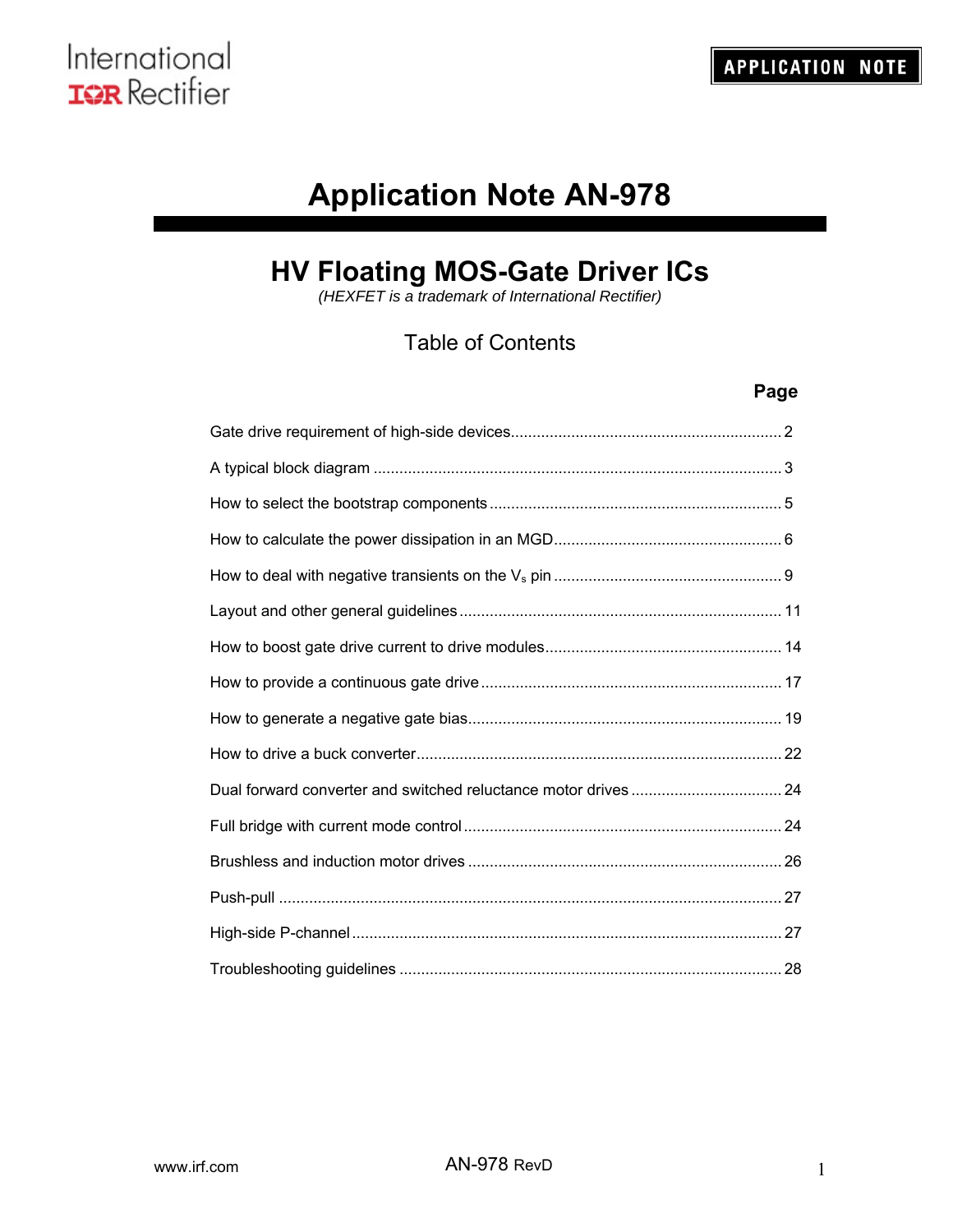### **1. GATE DRIVE REQUIREMENTS OF HIGH-SIDE DEVICES**

The gate drive requirements for a power MOSFET or IGBT utilized as a high-side switch (the drain is connected to the high voltage rail, as shown in Figure 1) driven in full enhancement (i.e., lowest voltage drop across its terminals) can be summarized as follows:

- 1. Gate voltage must be 10 V to 15 V higher than the source voltage. Being a high-side switch, such gate voltage would have to be higher than the rail voltage, which is frequently the highest voltage available in the system.
- 2. The gate voltage must be controllable from the logic, which is normally referenced to ground. Thus, the control signals have to be level-shifted to the source of the highside power device, which, in most applications, swings between the two rails.
- 3. The power absorbed by the gate drive circuitry should not significantly affect the overall efficiency.



**Figure 1: Power MOSFET in the High-Side Configuration** 

With these constraints in mind, several techniques are presently used to perform this function, as shown in principle in Table I (see pg. 29). Each basic circuit can be implemented in a wide variety of configurations.

International Rectifier's family of MOS-gate drivers (MGDs) integrate most of the functions required to drive one high-side and one low-side power MOSFET or IGBT in a compact, high performance package. With the addition of few components, they provide very fast switching speeds, as shown in Table II (see pg. 30) for the IRS2110, and low power dissipation. They can operate on the bootstrap principle or with a floating power supply. Used in the bootstrap mode, they can operate in most applications from frequencies in the tens of Hz up to hundreds of kHz.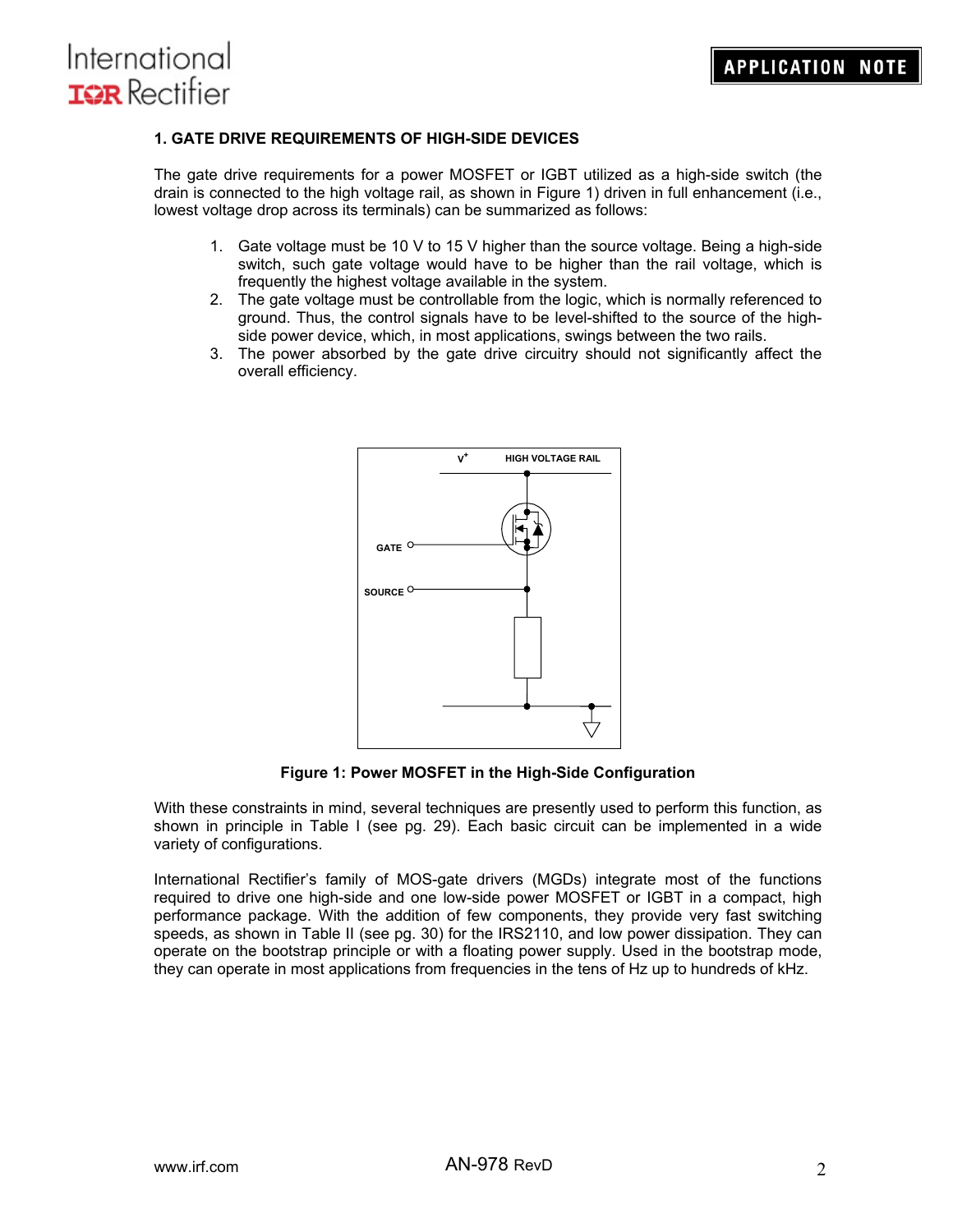## **2. TYPICAL BLOCK DIAGRAM**

The block diagram of the IRS2110 will be used to illustrate the typical structure of most MGDs; this is shown in Figure 2. It comprises a drive circuit for a ground referenced power transistor, another for a high-side one, level translators and input logic circuitry



### **Figure 2: Block Diagram of the IRS2110**



### **Figure 3: Silicon Cross-Section Showing the Parasitic Capacitances**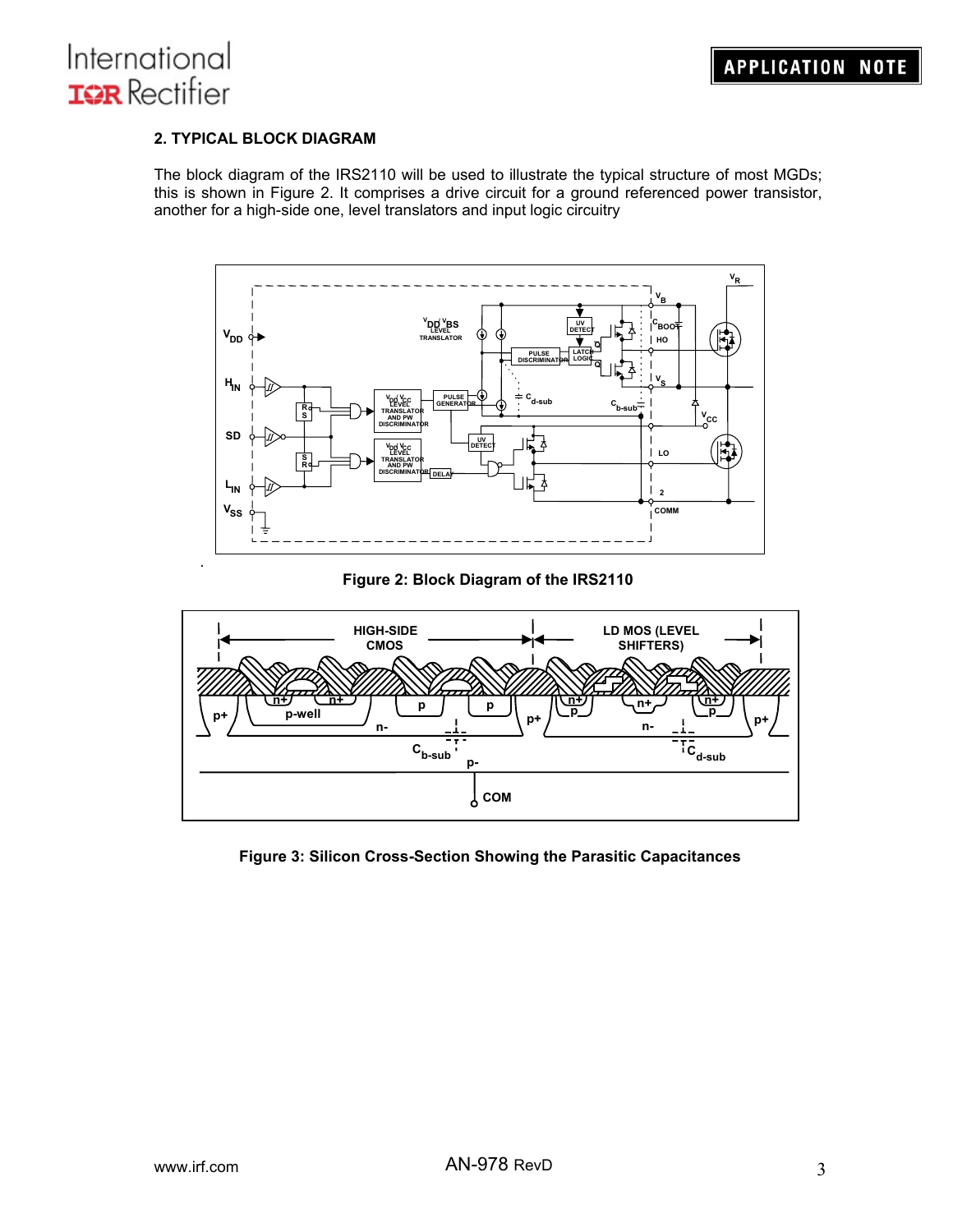

### **2.1 Input Logic**

Both channels are controlled by TTL/CMOS compatible inputs. The transition thresholds are different from device to device. Some MGDs, (e.g., IRS211x) have the transition threshold proportional to the logic supply  $V_{DD}$  (3 to 20 V) and Schmitt trigger buffers with hysteresis equal to 10% of  $V_{DD}$  to accept inputs with long rise time. Other MGDs (e.g., IRS210x, IRS212x, and IRS213x devices) have a fixed transition from logic 0 to logic 1 between 1.5 V to 2 V. Some MGDs can drive only one high-side power device (e.g., IRS2117, IRS2127, and IRS21851). Others can drive one high-side and one low-side power device. Others can drive a full threephase bridge (e.g., the IRS213x and IRS263x families). It goes without saying that any high-side driver can also drive a low-side device. Those MGDs with two gate drive channel can have dual, hence independent, input commands or a single input command with complementary drive and predetermined deadtime.

Those applications that require a minimum deadtime should use MGDs with integrated deadtime (half-bridge driver) or a high- and low-side driver in combination with passive components to provide the needed deadtime, as shown in Section 12. Typically, the propagation delay between input command and gate drive output is approximately the same for both channels at turn-on as well as turn-off (with temperature dependence as characterized in the datasheet). For MGDs with a positive high shutdown function (e.g., IRS2110), the outputs are shutdown internally, for the remainder of the cycle, by a logic 1 signal at the shut down input.

The first input command after the removal of the shutdown signal clears the latch and activates its channel. This latched shutdown lends itself to a simple implementation of a cycle-by-cycle current control, as exemplified in Section 12. The signals from the input logic are coupled to the individual channels through high noise immunity level translators. This allows the ground reference of the logic supply ( $V_{\rm SS}$ ) to swing by  $\pm 5$  V with respect to the power ground (COM). This feature is of great help in coping with the less than ideal ground layout of a typical power conditioning circuit. As a further measure of noise immunity, a pulse-width discriminator screens out pulses that are shorter than 50 ns or so.

#### **2.2 Low-Side Channel**

The driver's output stage is implemented either with two n-channel MOSFETs in the totem pole configuration (source follower as a current source and common source for current sinking), or with an n-channel and a p-channel CMOS inverter stage. Each MOSFET can sink or source gate currents from 0.12 A to 4 A, depending on the MGD. The source of the lower driver is independently brought out to the COM pin so that a direct connection can be made to the source of the power device for the return of the gate drive current. The relevance of this will be seen in Section 5. An undervoltage lockout prevents either channel from operating if  $V_{\text{CC}}$  is below the specified value (typically 8.6/8.2 V).

Any pulse that is present at the input pin for the low-side channel when the UV lockout is released turns on the power transistor from the moment the UV lockout is released. This behavior is different from that of the high-side channel, as we will see in the next subsection.

#### **2.3 High-Side Channel**

This channel has been built into an "isolation tub" (Figure 3) capable of floating from 500 V or 1200 V to -5 V with respect to power ground (COM). The tub "floats" at the potential of  $V_{\rm S.}$ Typically this pin is connected to the source of the high-side device, as shown in Figure 2 and swings with it between the two rails.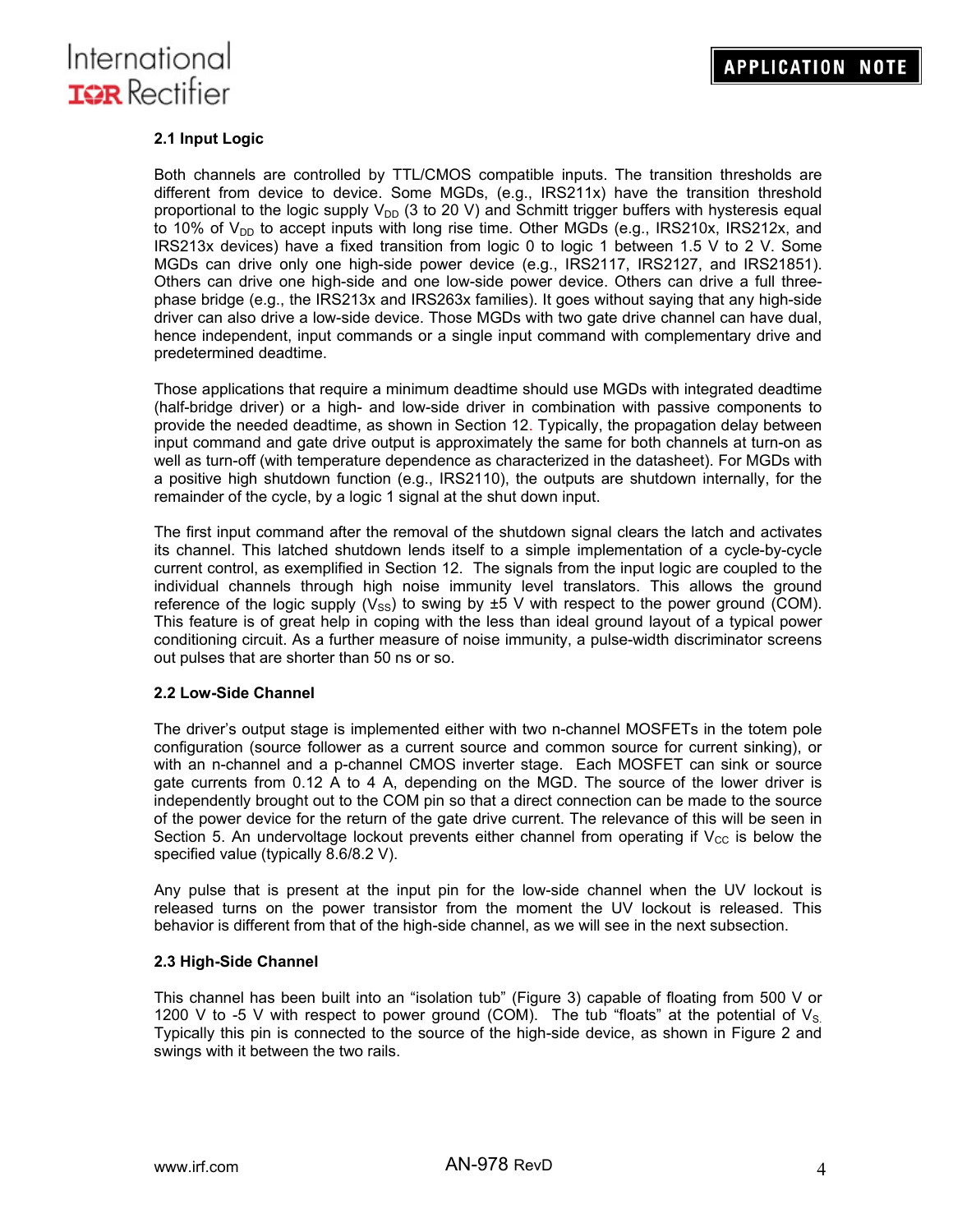

If an isolated supply is connected between  $V_B$  and  $V_S$ , the high-side channel will switch the output (HO) between the positive of this supply and its ground in accordance with the input command.

One significant feature of MOS-gated transistors is their capacitive input characteristic (i.e., the fact that they are turned on by supplying a charge to the gate rather than a continuous current). If the high-side channel is driving one such device, the isolated supply can be replaced by a bootstrap capacitor ( $C_{\text{BOOT}}$ ), as shown in Figure 2.

The gate charge for the high-side MOSFET is provided by the bootstrap capacitor which is charged by the 15 V supply through the bootstrap diode during the time when the device is off (assuming that  $V_s$  swings to ground during that time, as it does in most applications). Since the capacitor is charged from a low voltage source the power consumed to drive the gate is small. The input commands for the high-side channel have to be level-shifted from the level of COM to whatever potential the tub is floating at which can be as high as 1200 V. As shown in Figure 2 the on/off commands are transmitted in the form of narrow pulses at the rising and falling edges of the input command. They are latched by a set/reset flip-flop referenced to the floating potential.

The use of pulses greatly reduces the power dissipation associated with the level translation. The pulse discriminator filters the set/reset pulses from fast dv/dt transients appearing on the  $V_S$ node so that switching rates as high as 50 V/ns in the power devices will not adversely affect the operation of the MGD. This channel has its own undervoltage lockout (on some MGDs) which blocks the gate drive if the voltage between  $V_B$  and  $V_S$  (i.e., the voltage across the upper totem pole) is below its limits. The operation of the UV lockout differs from the one on  $V_{\text{CC}}$  in one detail: the first pulse *after* the UV lockout has released the channel changes the state of the output. The high voltage level translator circuit is designed to function properly even when the  $V_s$  node swings below the COM pin by a voltage indicated in the datasheet (typically 5 V). This occurs due to the forward recovery of the lower power diode or to the LdI/dt induced voltage transient. Section 5 gives directions on how to limit this negative voltage transient.

#### **2.4 Supply Clamp**

Many of the MGDs feature integrated supply clamps of 20 V or 25 V to protect against supply transients. Exceeding this clamp voltage for a substantial period of time will cause irreversible damage to the control IC.

#### **3. HOW TO SELECT THE BOOTSTRAP COMPONENTS**

As shown in Figure 2, the bootstrap diode and capacitor are the only external components strictly required for operation in a standard PWM application. Local decoupling capacitors on the  $V_{\text{CC}}$ (and digital) supply are useful in practice to compensate for the inductance of the supply lines.

The voltage seen by the bootstrap capacitor is the  $V_{\text{CC}}$  supply only. Its capacitance is determined by the following constraints:

- 1. Gate voltage required to enhance MGT
- 2.  $I_{\text{QBS}}$  quiescent current for the high-side driver circuitry
- 3. Currents within the level shifter of the control IC
- 4. MGT gate-source forward leakage current
- 5. Bootstrap capacitor leakage current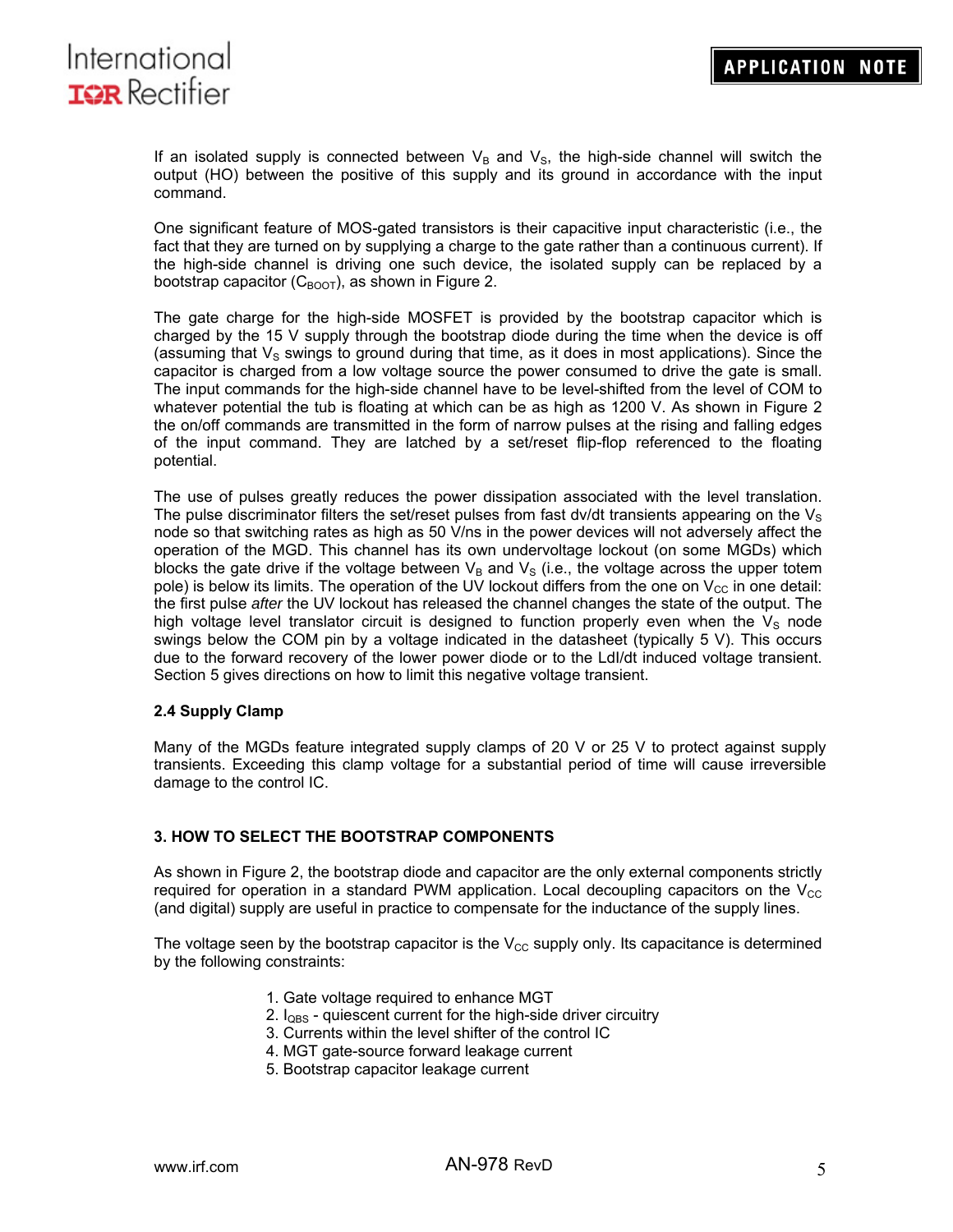# **APPLICATION NOTE**



Factor 5 is only relevant if the bootstrap capacitor is an electrolytic capacitor, and can be ignored if other types of capacitor are used. Therefore it is always better to use a non-electrolytic capacitor if possible. For more detailed information on bootstrap component selection see *DT98- 2a "Bootstrap Component Selection for Control IC's."*

The minimum bootstrap capacitor value can be calculated from the following equation:



where:

 $Q_{\Omega}$  = Gate charge of high-side FET *f* = frequency of operation  $I_{\text{Cbs (leak)}}$  = bootstrap capacitor leakage current  $I_{\text{qbs (max)}}$  = Maximum  $V_{\text{BS}}$  quiescent current  $V_{\text{CC}}$  = Logic section voltage source  $V_f$  = Forward voltage drop across the bootstrap diode  $V_{LS}$  = Voltage drop across the low-side FET or load  $V_{\text{Min}}$  = Minimum voltage between  $V_B$  and  $V_S$ .  $Q_{\rm ls}$  = level shift charge required per cycle (typically 5 nC for 500 V/600 V MGDs and 20 nC for 1200 V MGDs)

The bootstrap diode must be able to block the full voltage seen in the specific circuit; in the circuits of Figures 25, 28 and 29 this occurs when the top device is on and is about equal to the voltage across the power rail. The current rating of the diode is the product of gate charge times switching frequency. For an IRF450 HEXFET power MOSFET operating at 100 kHz it is approximately 12 mA.

The high temperature reverse leakage characteristic of this diode can be an important parameter in those applications where the capacitor has to hold the charge for a prolonged period of time. For the same reason it is important that this diode have an ultra-fast recovery to reduce the amount of charge that is fed back from the bootstrap capacitor into the supply.

### **4. HOW TO CALCULATE THE POWER DISSIPATION IN AN MGD**

The total losses in an MGD result from a number of factors that can be grouped under low voltage (static and dynamic) and high voltage (static and dynamic) conditions.

- a) Low voltage static losses ( $P_{D,q(LV)}$ ) are due to the quiescent currents from the low voltage supplies (e.g.,  $V_{DD}$ ,  $V_{CC}$  and  $V_{SS}$ ). In a typical 15 V application these losses amount to approximately 3.5 mW at 25 °C and increase to approximately 5 mW at  $T_J$  = 125 °C.
- b) Low voltage dynamic losses  $(P_{D,SW(LV)})$  on the V<sub>CC</sub> supply are due to two different components:

1. Whenever a capacitor is charged or discharged through a resistor, half of the energy that goes into charging the capacitance is dissipated in the resistor. Thus, the losses in the gate drive resistance (internal and external to the MGD) for one complete cycle is the following:

$$
P_G = V \cdot Q_G \cdot f
$$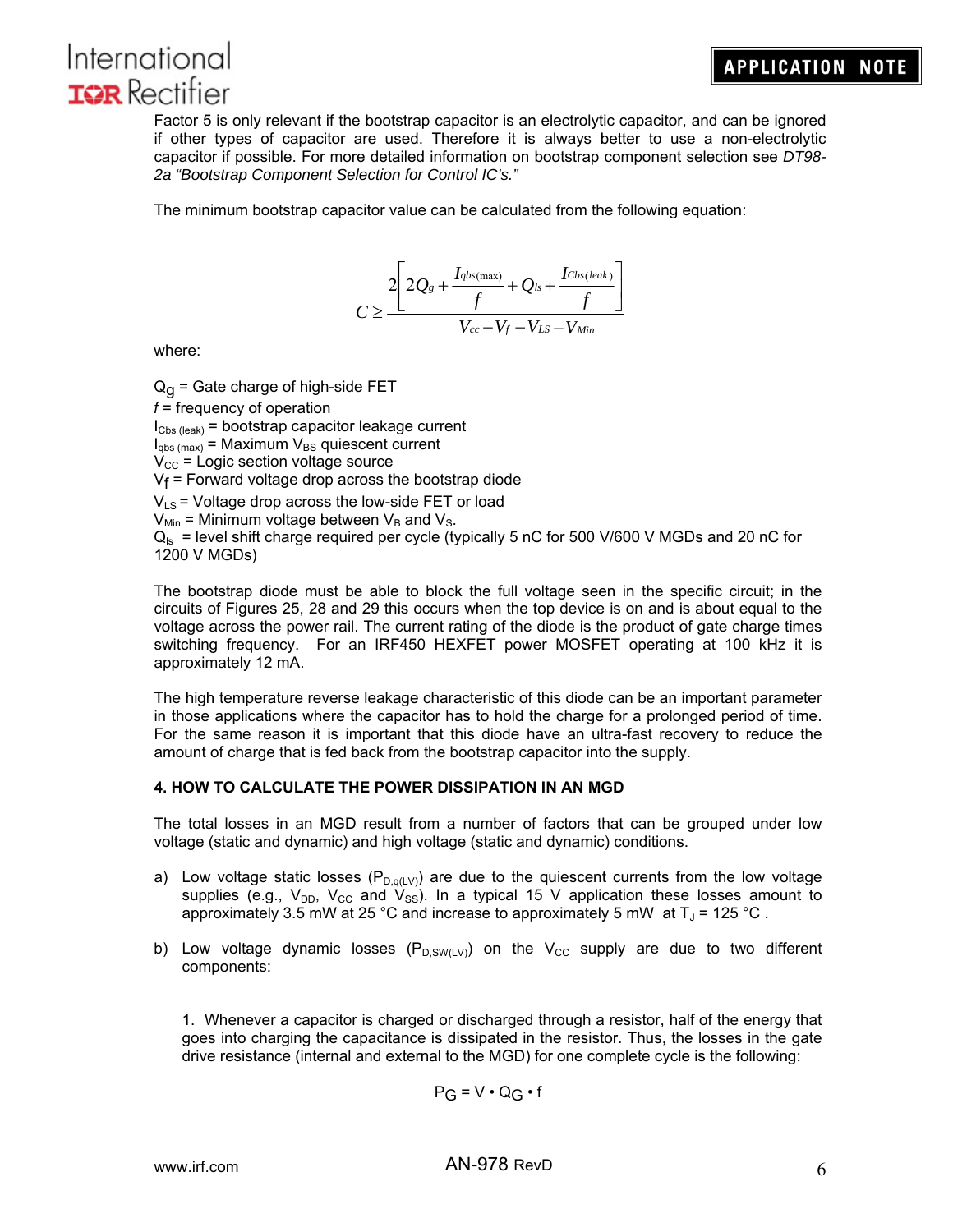

For two IRF450 HEXFETs operated at 100 kHz with  $V_{\text{gs}}$  = 15 V, we have:

 $P<sub>G</sub>$  = 2(15 V)(120 nC)(100 kHz) = 0.36 W

The factor 2 in the formula is valid in the assumption that two devices are being driven, one per channel. If  $V_{SS}$  is generated with a bootstrap capacitor/diode, this power is supplied from  $V_{\text{CC}}$ . The use of gate resistors reduces the amount of gate drive power that is dissipated inside the MGD by the ratio of the respective resistances. If the internal resistance is 6  $Ω$ , sourcing or sinking, and if the gate resistor is 10 Ω, only 6/16 of P<sub>G</sub> is dissipated within the MGD. These losses are not temperature dependent.

2. Dynamic losses associated with the switching of the internal CMOS circuitry can be approximated with the following formula:

$$
P_{CMOS} = V_{CC} \cdot Q_{CMOS} \cdot f
$$

with Q<sub>CMOS</sub> between 5 and 30 nC, depending on MGD. In a typical 100 kHz application these losses would amount to tens of mW, (these losses are largely independent of temperature).

- c) High voltage static losses ( $P_{D,Q(HV)}$ ) are mainly due to the leakage currents in the level shifting stage. They are dependent on the voltage applied to the  $V<sub>S</sub>$  pin and they are proportional to the duty cycle, since they only occur when the high-side power device is on. If  $V<sub>S</sub>$  is kept continuously at 400 V they would typically be 0.06 mW at 25 °C and increase to approximately 2.25 mW at 125 °C. These losses would be virtually zero if  $V_s$  is grounded, as in a push-pull or similar topology.
- d) High voltage switching losses ( $P_{\text{D,SW(HV)}}$ ) comprise two terms, one due to the level shifting circuit (see Figure 2) and one due to the charging and discharging of the capacitance of the high-side p-well  $(C_{b-sub}$  in Figure 3).

1. Whenever the high-side flip-flop is reset, a command to turn-off the high-side device (i.e., to set the flip-flop) causes a current to flow through the level-shifting circuit. This charge comes from the high voltage bus through the power device and the bootstrap capacitor. If the high-side flip-flop is set and the low-side power device is on, a command to reset it causes a current to flow from  $V_{\text{CC}}$ , through the diode. Thus, for a half-bridge operating from a rail voltage  $V_R$ , the combined power dissipation is:

$$
(\mathsf{V}_{\mathsf{R}} + \mathsf{V}_{\mathsf{CC}}) \times \mathsf{Q}_{\mathsf{P}} \times \mathsf{f}
$$

where  $Q_P$  is the charge absorbed by the level shifter, and f the switching frequency of the high-side channel.  $Q_P$  is approximately 4 nC at  $V_R$  = 50 V and increases to 7 nC as the rail voltage increases to 500 V. In a typical 400 V, 100 kHz application these losses would amount to approximately 0.3 W. This includes the charging and discharging of  $C_{d-sub}$ . There is a third possible source for  $Q_P$ , when the high-side flip-flop is being reset (i.e., the power device is being turned on) and the low-side power device is off. In this case the charge comes from the high voltage bus, through the device capacitances and leakages or through the load. The power dissipation is somewhat higher than what would be calculated from the above expression. In a push-pull or other topology where  $V<sub>S</sub>$  is grounded, both level shifting charges are supplied from  $V_{CC}$  with significantly lower losses.

2. In a high-side/low-side power circuit the well capacitance  $C_{b-sub}$  is charged and discharged every time  $V_S$  swings between  $V_R$  and COM. Charging current is supplied by the high voltage rail through the power device and the epi resistance. Discharge occurs through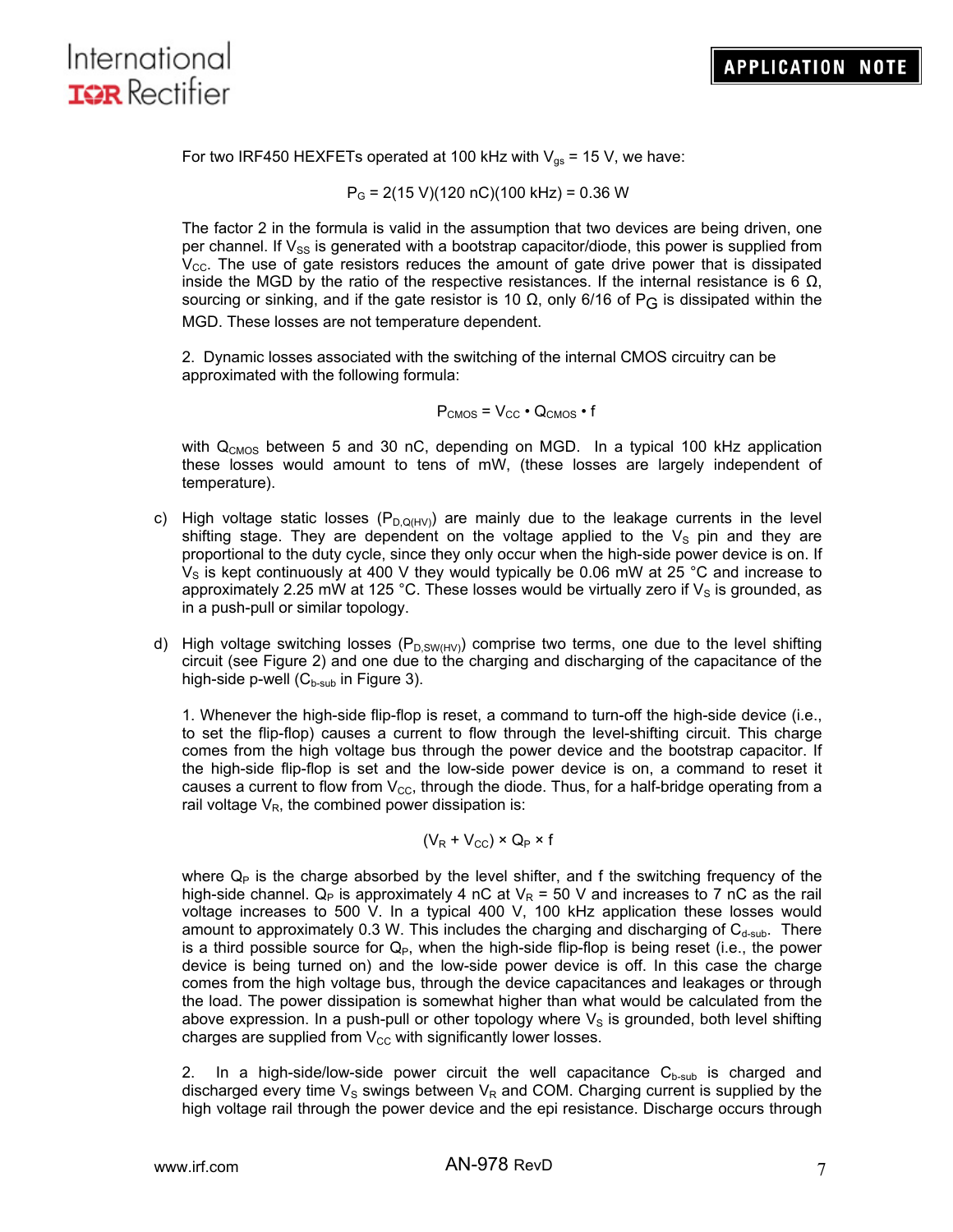the lower device and the epi resistance. The losses incurred in charging or discharging a capacitor through a resistor is equal to QV/2, regardless of the value of resistance. However, much of these losses occur outside the bridge driver, since the epi resistance is negligible compared to the internal resistance of the power devices during their switching transitions. Assuming a charge value of 7 nC at 450 V and an operating frequency of 100 kHz, the *total*  losses caused by the charging and discharging of this capacitance amount to:

 $P_{\text{Total}} = V \times Q \times f = 450 \text{ V} (7 \text{ nC}) (100 \text{ kHz}) = 0.31 \text{ W}$ 

If  $V<sub>S</sub>$  is grounded the capacitor is charged at a fixed voltage and these losses would be zero.  $C_{\text{b-sub}}$  (like  $C_{\text{d-sub}}$ ) is a reverse biased junction and its capacitance is a strong function of voltage. These charges are not temperature dependent.

The above discussion on losses can be summarized as follows:

- The dominant losses are switching and, in high voltage applications at 100 kHz or above, the static losses in a) and c) can be neglected outright.
- The temperature dependence of the switching losses is not significant;
- The combined losses are a function of the control mode, as well as the electrical parameters and temperature.

Knowing the power losses in the MGD, the maximum ambient temperature can be calculated (and vice-versa) from the following expression:

$$
T_{A,max} = T_{J,max} - PD \times R_{th,JA}
$$

where  $R_{th,JA}$  is the thermal resistance from die to ambient.

The following example shows a typical breakdown of losses for two IRF830s in a half-bridge, from a 400 V rail, 100 kHz, no load, and no gate resistors.

> $P_{D,q(LV)} = 0.004 W$  $P_{D,SW(LV)} = P_{CMOS} = (15 V)(16 nC)(100 kHz) = 0.024 W$  $P_G$  = 2(15 V)(28 nC)(100 kHz) = 0.084 W  $P_{D,q(HV)} = 0.002 W$  $P_{D,SW(HV)} = (400 V + 200 V)(7 nC)(100 kHz) = 0.42 W$ Total power loss = 0.534 W

The value of 200 V in the formula to calculate  $P_{D,SW(HV)}$  is appropriate at no load, i.e., the output of the half-bridge settles on a voltage that is between the two rails (See Section 4.2.d.1)

The actual junction temperature can be measured while in operation by pulling 1 mA from the shutdown pin with the help of an adjustable current source (like the LM334). The voltage at the pin is 650 mV at 25 °C, decreasing by 2 mV/°C. Changes in this voltage are a reasonable indication of the temperature of the die.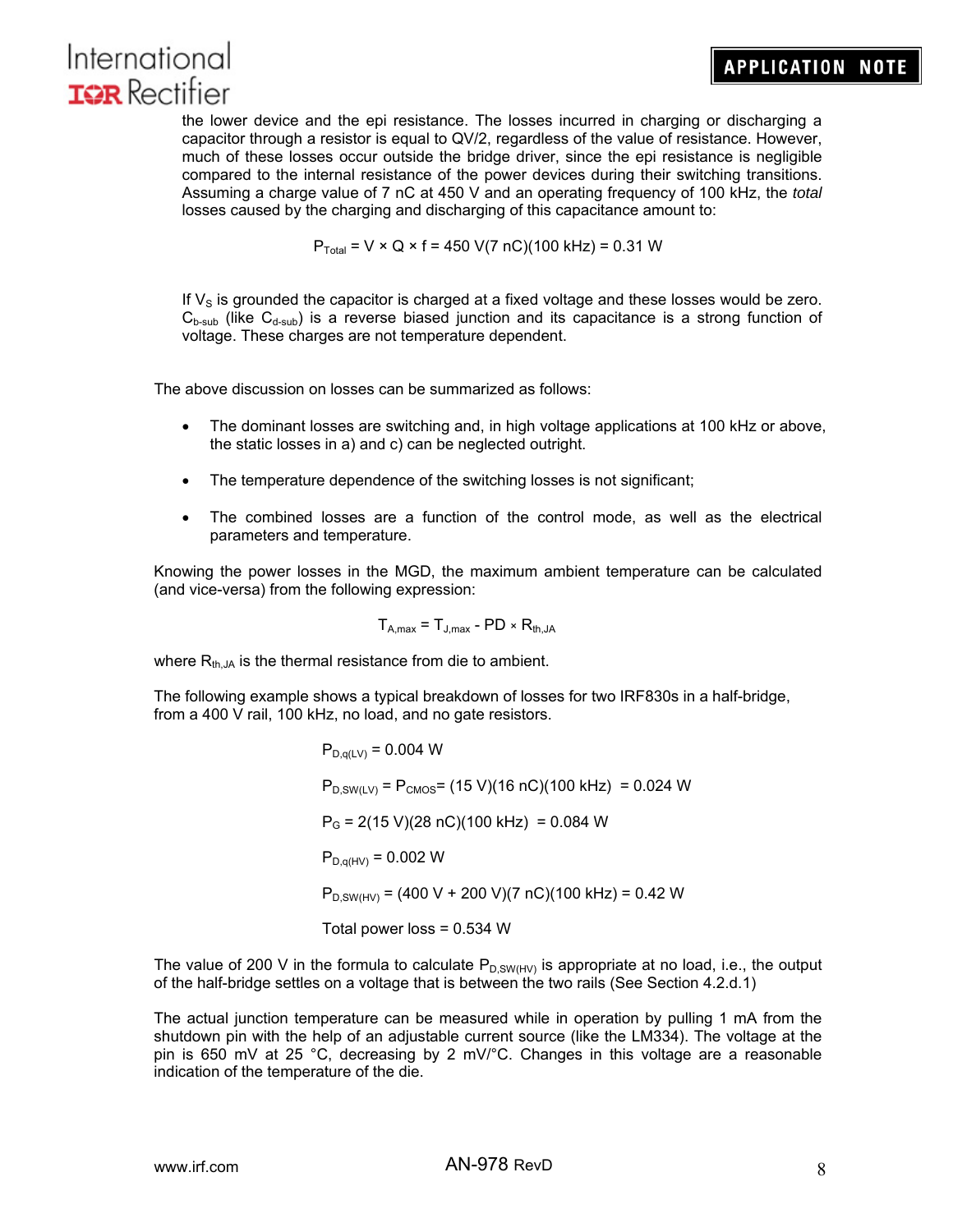## 5. HOW TO DEAL WITH NEGATIVE TRANSIENTS ON THE V<sub>S</sub> PIN

Of the problems caused by parasitics, one of the main issues for control ICs is a tendency for the  $V<sub>S</sub>$  node to undershoot the ground following switching events. Conversely, overshoot does not generally present a problem due to the high differential voltage capability of International Rectifier's proven HVIC process.

International Rectifier's control ICs are guaranteed to be completely immune to  $V<sub>S</sub>$  undershoot of at least 5 V, measured with respect to COM. If undershoot exceeds this level, the high-side output will temporarily latch in its current state. Provided  $V<sub>S</sub>$  remains within absolute maximum limits the IC will not suffer damage, however the high-side output buffer will not respond to input transitions while undershoot persists beyond 5 V. This mode should be noted but proves trivial in most applications, as the high-side is not usually required to change state immediately following a switching event.

The signals listed below should be observed both in normal operation and during high-stress events such as short circuit or over-current shutdown, when di/dt is highest. Readings should always be taken directly across IC pins as shown in Figure 4, so that contributions from the parasitics in the drive coupling are included in the measurement.

- (1) High-side offset with respect to common;  $V_S$ -COM
- (2) The floating supply;  $V_B V_S$

The following guidelines represent good practice in control IC circuits and warrant attention regardless of the observed latch-up safety margin.

#### **5.1 Minimize the parasitics**

- 1a. Use thick, direct tracks between switches with no loops or deviation.
- 1b. Avoid interconnect links. These can add significant inductance.
- 1c. Reduce the effect of lead-inductance by lowering package height above the PCB.
- 1d. Consider co-locating both power switches to reduce track lengths.



Figure 4: Considering the V<sub>s</sub> Spike During the Reverse Recovery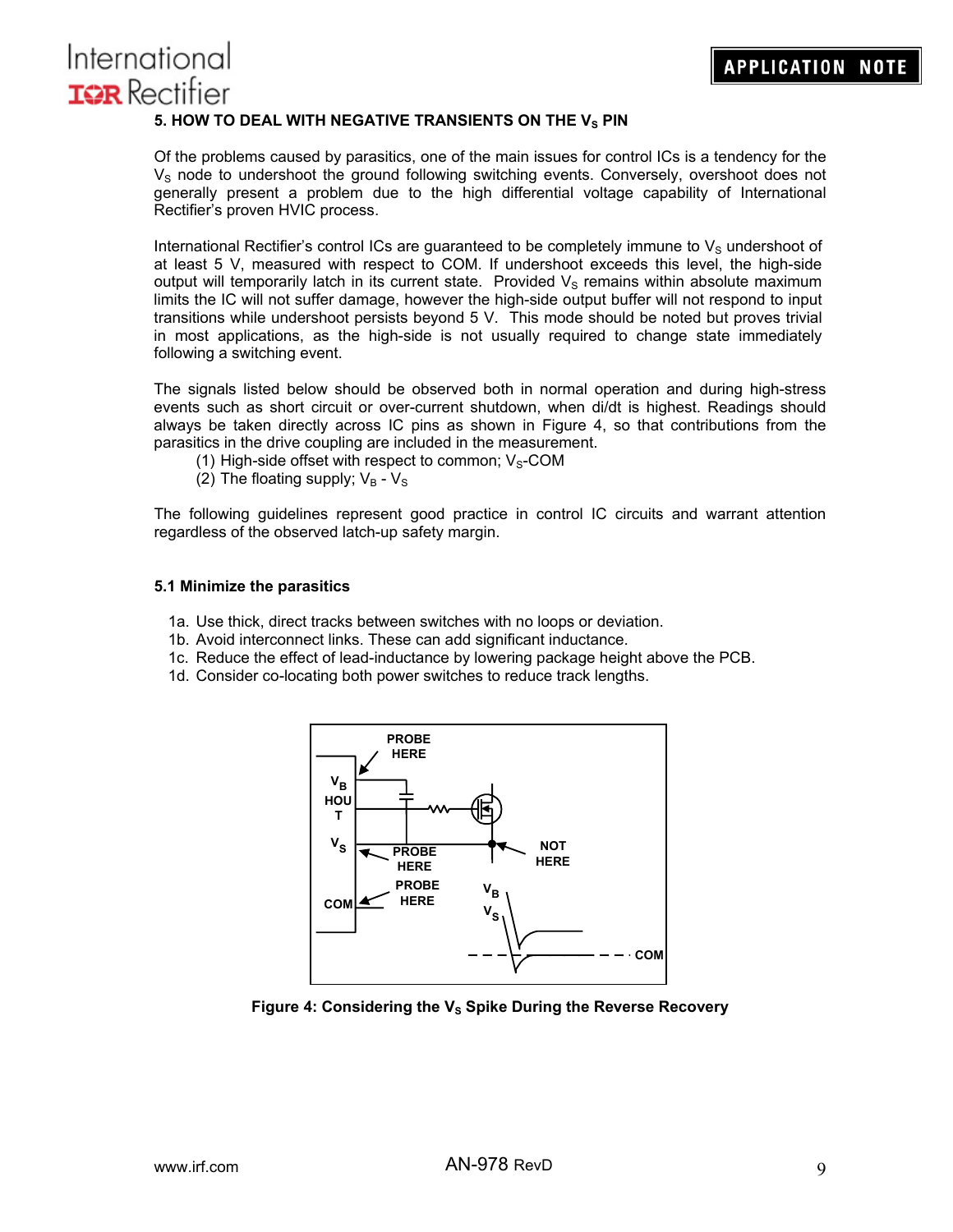

#### **5.2 Reduce control IC exposure**

- 2a. Connect  $V_S$  and COM as shown in Figure 6.
- 2b. Minimize parasitics in the gate drive circuit by using short, direct tracks.
- 2c. Locate the control IC as close as possible to the power switches.



**Figure 5A: Typical Half-Bridge Circuit with Stray Inductances** 

#### **Improve local decoupling**.

- 3a. Increase the bootstrap capacitor  $(C_B)$  value to above 0.47  $\mu$ F using at least one low-ESR capacitor. This will reduce overcharging from severe  $V<sub>S</sub>$  undershoot.
- 3b. Use a second low-ESR capacitor from  $V_{CC}$  to COM. As this capacitor supports both the low-side output buffer and bootstrap recharge, we recommend a value at least ten times higher than  $C_B$ .
- 3c. Connect decoupling capacitors directly across the appropriate pins as shown in Figure 7.
- 3d. If a resistor is needed in series with the bootstrap diode, verify that  $V_B$  does not fall below COM, especially during start-up and extremes of frequency and duty cycle.

Granted proper application of the above guidelines, the effects of  $V_{\rm S}$  undershoot will be minimized at source. If the level of undershoot is still considered too high, then some reduction of dv/dt may be necessary.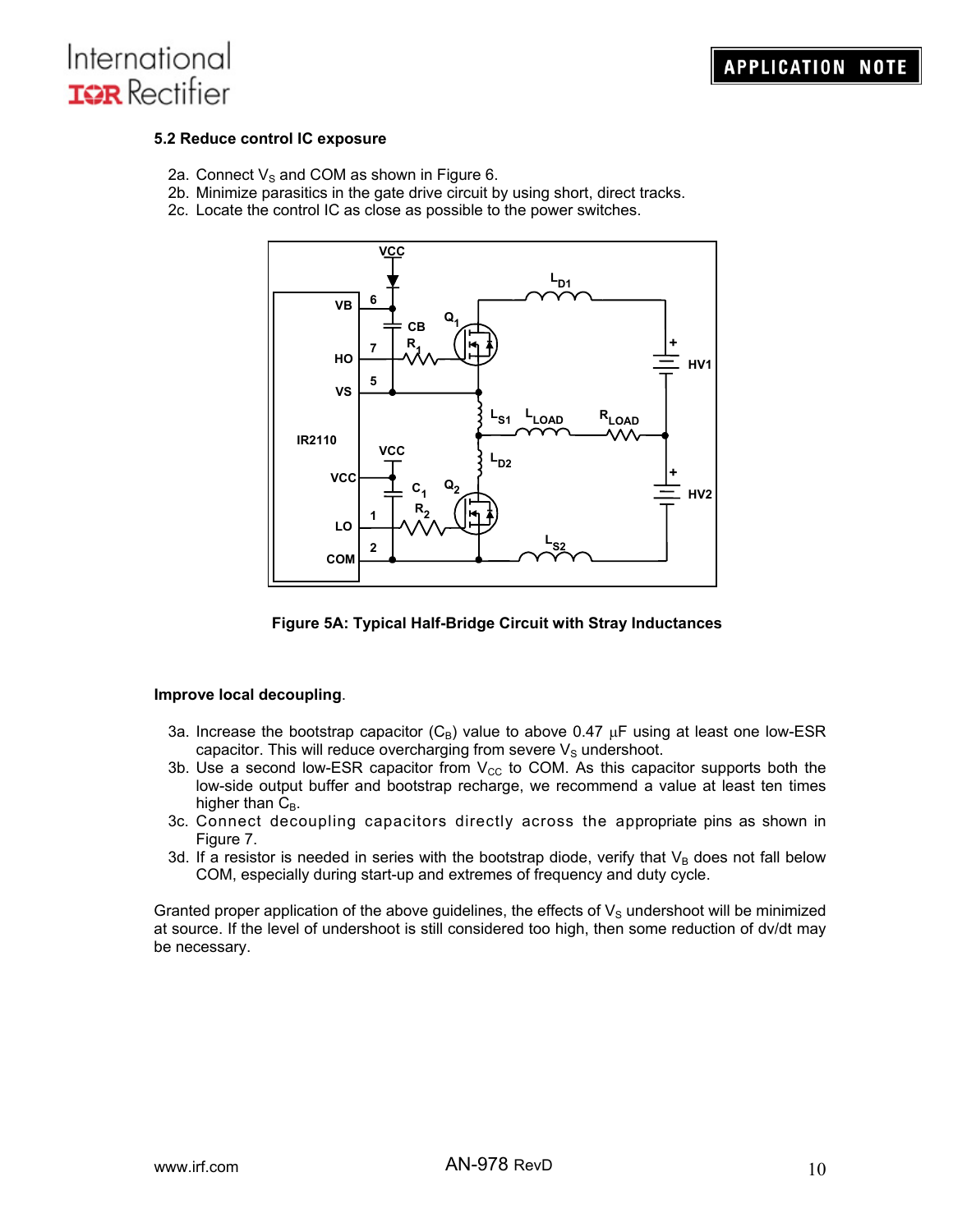

External snubbing and/or increasing gate drive resistance may be used to trade efficiency for lower switching rate. If the system will not tolerate this, then fast anti-parallel clamping diodes may be considered appropriate. HEXFRED diodes are ideal for this purpose.

For More detailed information on managing transients see *DT97-3 "Managing Transients in Control IC Driven Power Stages."* 

## **6. LAYOUT AND OTHER GENERAL GUIDELINES**

A typical half-bridge circuit is shown in Figure 5a with its stray inductances. It shows critical stray inductances located in the high current path; these stray inductances can affect the operation of the circuit.  $L_{D1}$  and  $L_{S2}$  are in a "DC path" and are due to the wiring inductance between the MOSFETs and the decoupling capacitors;  $L_{S1}$  and  $L_{D2}$  are in an "AC path" and are due to the wiring inductance between the MOSFETs. The stray inductance in a DC path can be cancelled with a capacitor; those in an AC path cannot be compensated for.

To eliminate the effects of the inductance of the wiring between the power supply and the test circuit, a 100 uF/250 V electrolytic capacitor was connected between Q1D and Q2S terminals, as shown in Figures 6 and 7. This virtually eliminates any stray inductance in the dc path.

The associated waveforms are shown in Figure 8. When Q1 turns off, the body diode of Q2 carries the freewheeling current. The voltage spike across the freewheeling diode is approximately 10 V, as shown in the top trace, due to the forward recovery of the diode and the internal packaging inductances.

However, the corresponding negative spike at the  $V<sub>S</sub>$  pin of the IR2110 is 50 V, as shown by the lower trace. This is caused by the di/dt in the stray inductances  $L_{D2}$  and  $L_{S2}$  in the ac path and the fact that these inductances effectively isolate the  $V<sub>S</sub>$  pin from the clamping action of the freewheeling diode. The severity of the problem can be understood considering that by switching 10 A in 20 ns with a stray inductance of 50 nH, a 25 V spike is generated. As a point of reference, small paper clip has an inductance of 50 nH.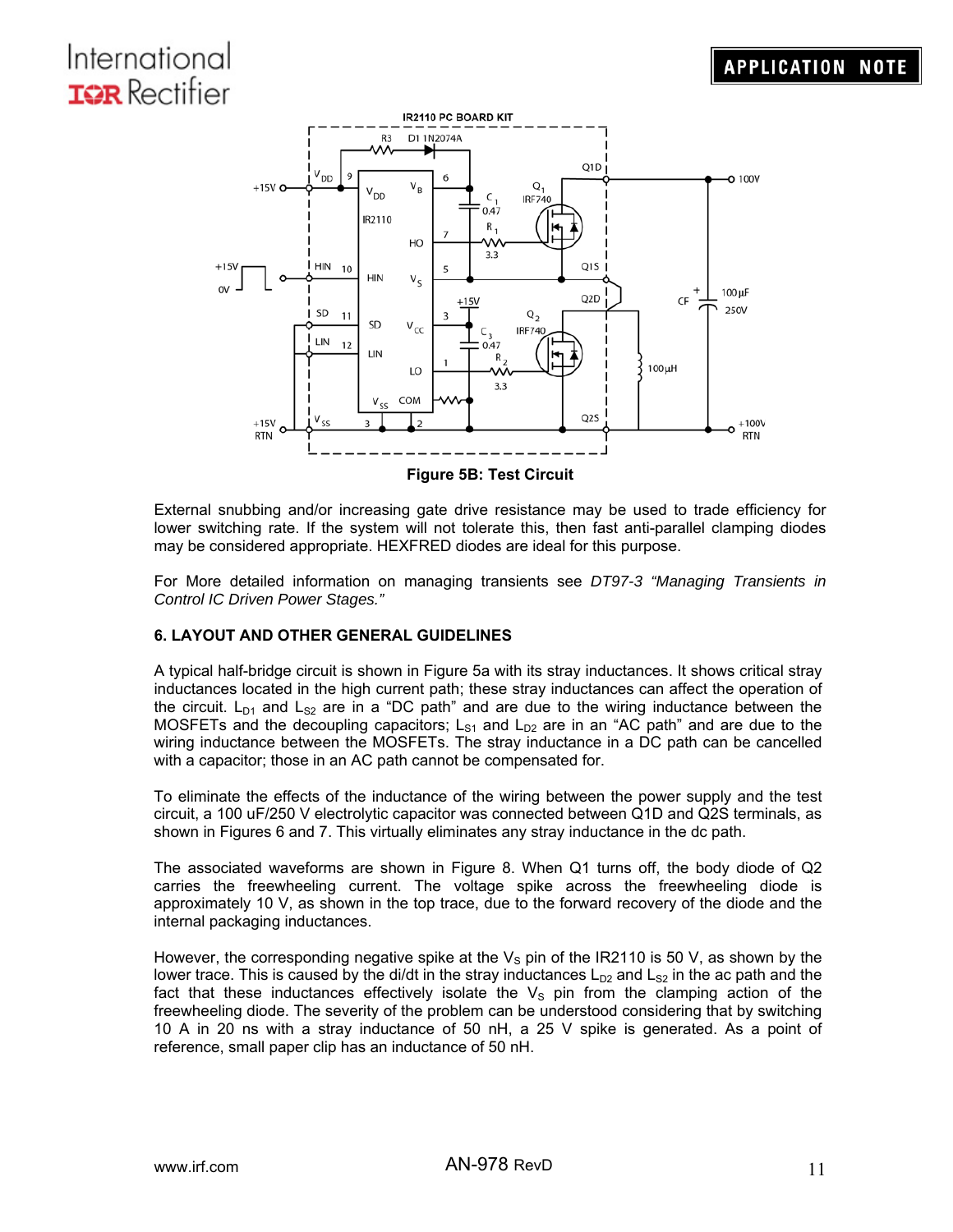

The most effective way of dealing with this spike is to reduce the stray inductance in the AC path. This can be done by mounting the source or emitter of the high-side device very close to the drain or collector of the low-side device, as shown in the layout of Figure 10.

After this inductance has been reduced to the lowest practical limit, the di/dt may have to be reduced by reducing the switching speed by means of the gate resistor. Driving MOS-gated power transistors directly from the MGDs can result in unnecessarily high switching speeds. The circuit shown in Figure 5b produced 4 ns turn-off time with 0 ohm series gate resistance and generated a negative spike of 90 V at the  $V_s$  pin (IR2110 waveform). A graph of the negative spike and the turn-off time versus series gate resistance is shown in Figure 9.







**Figure 7: Power Bypass Capacitor** 

Increasing the value of the series gate resistor, results in a rapid decrease of the amplitude of the negative spike, while the turn-off time is a linear function of the series gate resistance. Selecting a resistor value just right from the "knee" in Figure 9 provides a good trade-off between the spike amplitude and the turn-off speed. A 27  $\Omega$  speed gate resistor was selected for the test circuit which resulted in an 18 V spike amplitude and set the turn-off time to 48 ns. A parallel diode, with the anode towards the gate, across the gate resistor is also recommended. The diode is reverse biased at turn-on but holds the gate down at turn-off, and during the off state. The reduction in the turn-on speed reduces the spike of reverse recovery, as explained in Section 12 (see also Reference 2). The value of the gate resistor should be as low as the layout allows, in terms of overvoltage on the device and negative spikes on the  $V<sub>S</sub>$  pin.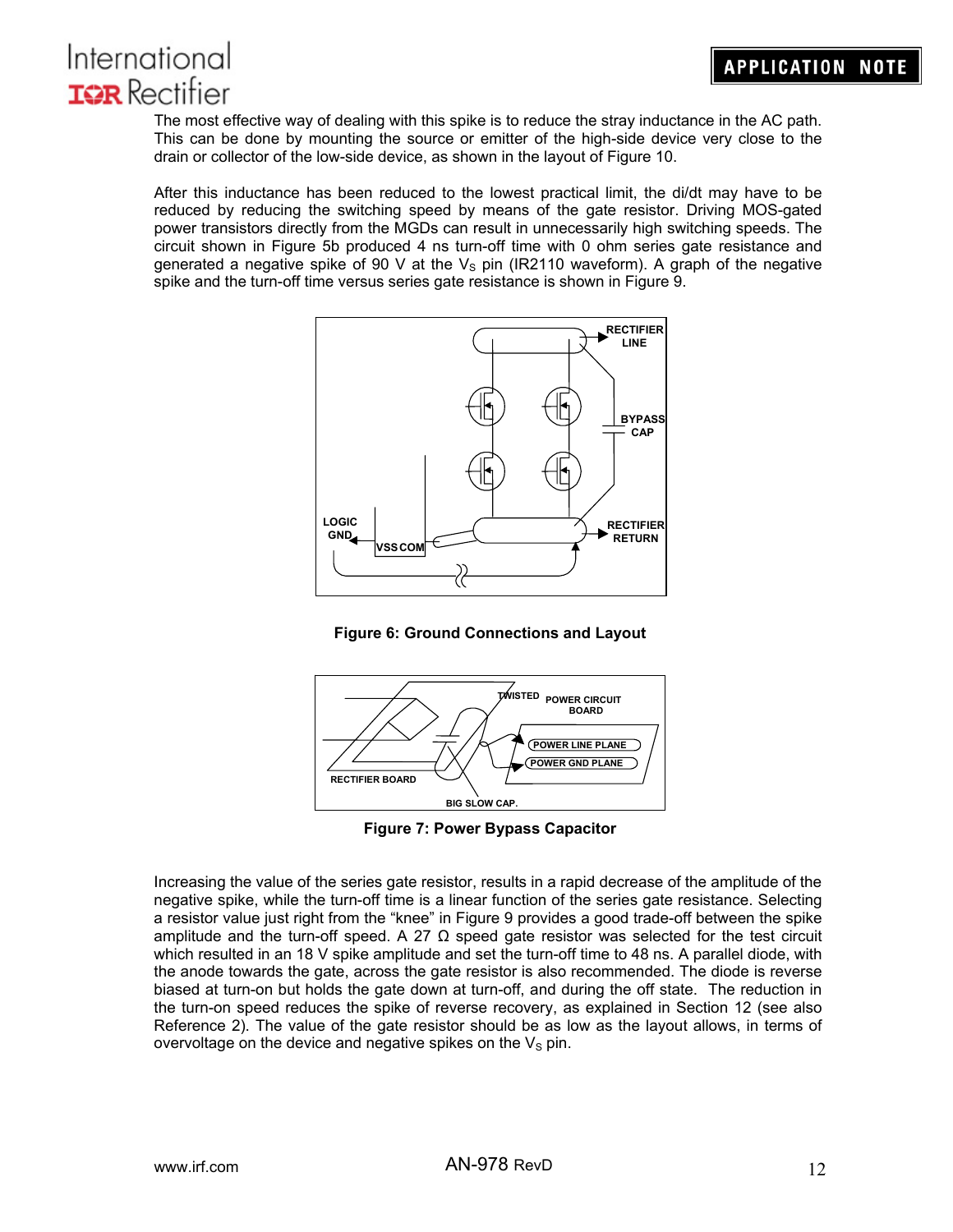

The layout should also minimize the stray inductance in the charge/discharge loops of the gate drive to reduce oscillations and to improve switching speed and noise immunity, particularly the "dV/dt induced turn-on". To this end, each MOSFET should have a dedicated connection going directly to the pin of the MGD for the return of the gate drive signal. Best results are obtained with a twisted pair connected, on one side, to gate and source, on the other side, to gate drive and gate drive return.

The layout shown in Figure 10 reduces the stray inductances in the AC path, in the DC path, as well as the stray inductance in the gate drive loop. Parallel tracks on the PC board are to be used. In this circuit the voltage differential measured between the gate pin of the power MOSFET and the drive pin of the IR2110 during a fast transient was in excess of 2 V.



**Figure 8: Q1 Turning Off a 20 A Inductive Load (20 ns / div and 20 V / div)** 



**Figure 9: Series Gate Resistance vs. Amplitude of Negative Voltage Spike and Turn-off time**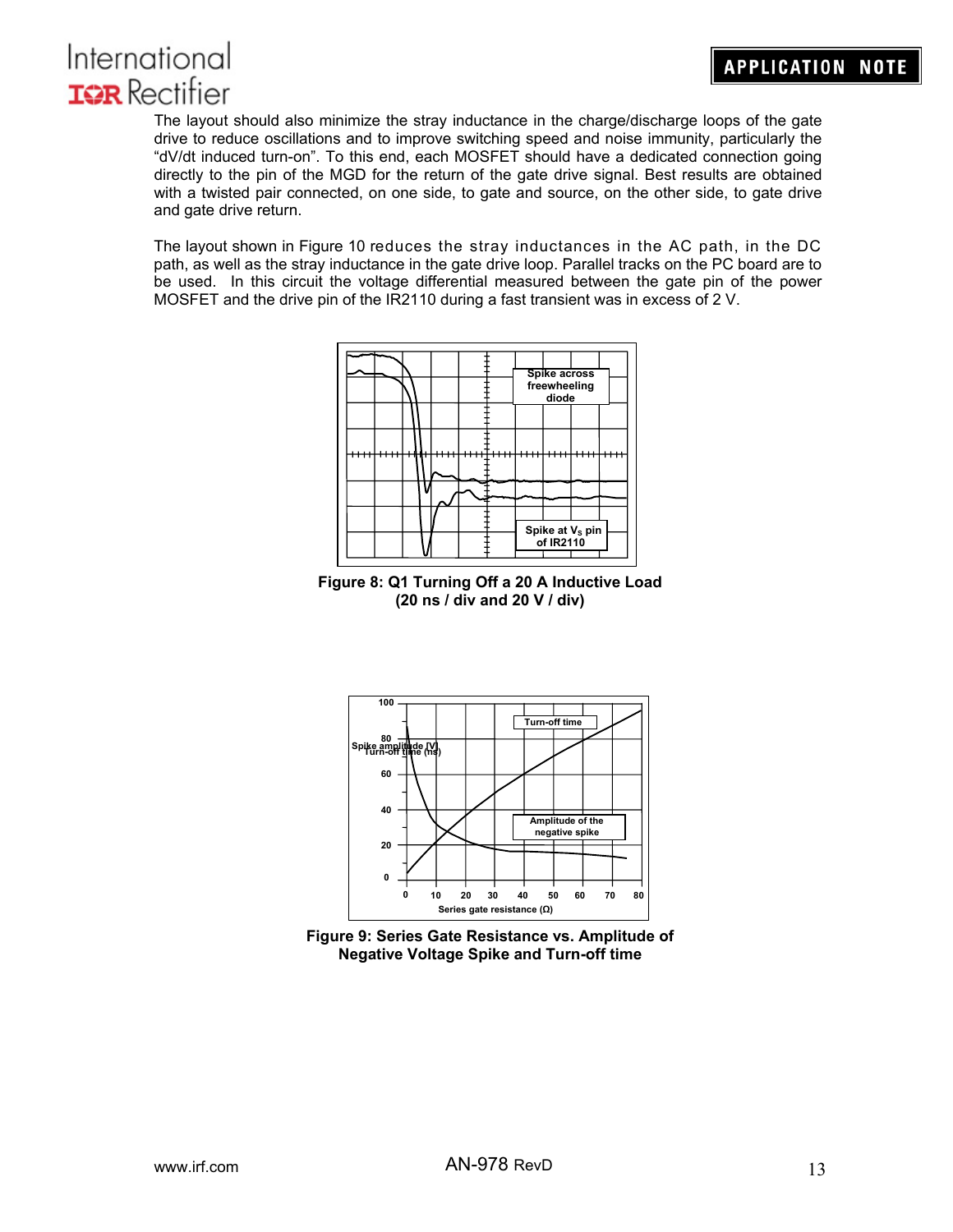# **APPLICATION NOTE**

# International **TOR** Rectifier



**Figure 10: IR(S)2110 Test Circuit** 

## **7. HOW TO BOOST GATE DRIVE CURRENT TO DRIVE MODULES**

Modules and other paralleled MOS-gated power transistors at times require more current and lower gate drive impedance than what a typical MGD can provide. The high input impedance power buffer shown in Figure 11 delivers 8 A peak output current. It can be mounted close to the power module, thus reducing the inductance of the gate drive loop and improving the immunity to dv/dt induced turn-on. It draws negligible quiescent current and can still be supplied by a bootstrap capacitor. The buffer receives its drive signal from the IRS2110 or an MGD with lower gate drive capability, and drives an IGBT module which has a total gate charge of 600 nC. Q1 and Q2 are low current drivers for Q3 and Q4 which can be sized to suit the peak output current requirement. When the input signal changes state, R1 limits the current through Q1 and Q2 for the few nanoseconds that both transistors are on. When the input settles to its new state, the driver transistor quickly discharges the gate capacitance of the conducting output transistor forcing it into off-state. Meanwhile the gate of the other output transistor will be charged through R1; the turn-on will be delayed by the RC time constant formed by R1 and the input capacitance of the output transistor.



**Figure 11: Test Circuit**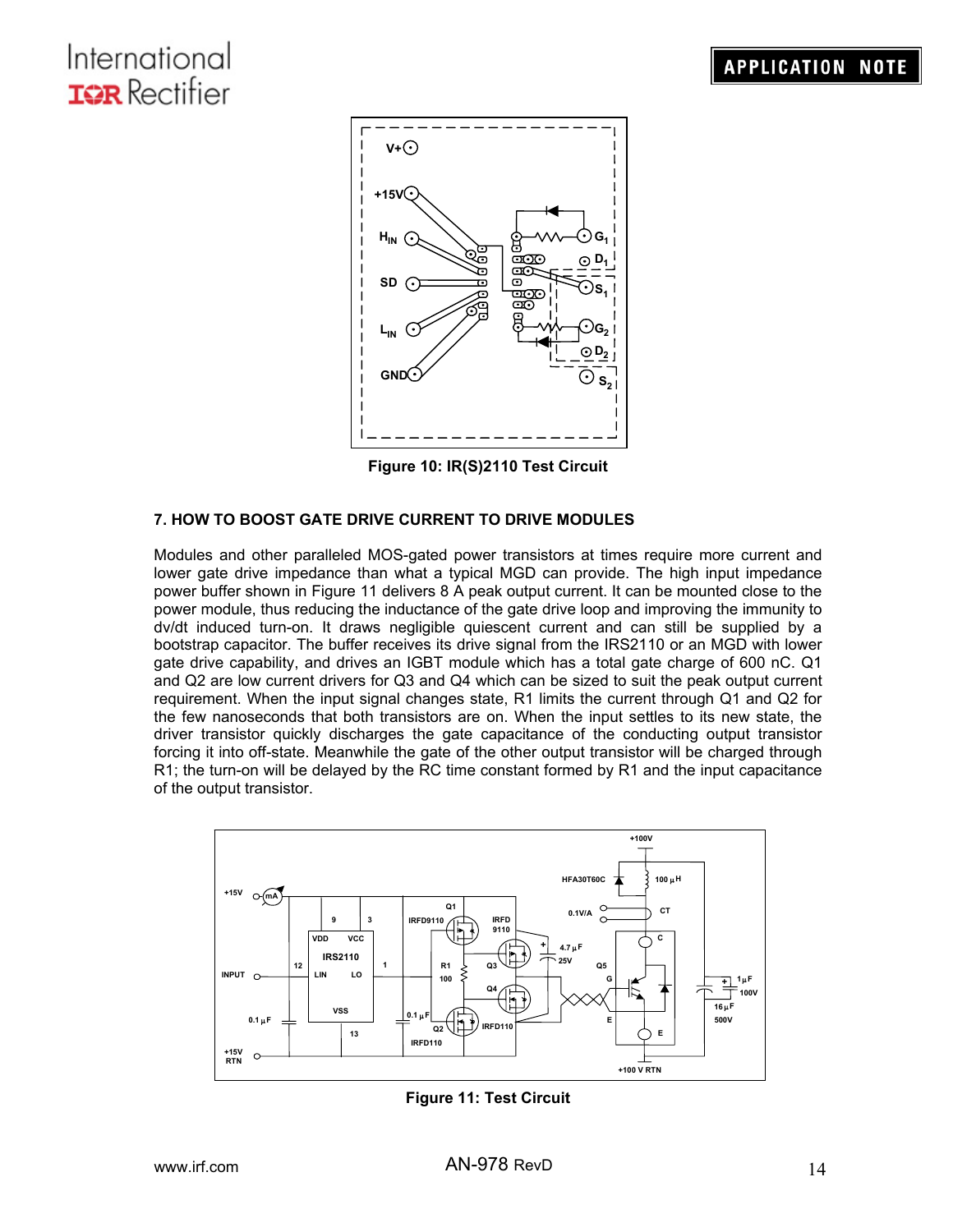

The typical switching performance while driving an inductive load current of 60 A is shown in Figures 12A and 12B. Turn-on and turn-off delays are 50 ns. Rise and fall times are less than 40 ns. The buffer was tested with a 0.1uF capacitive load; the input and output buffer waveforms are shown in Figure 13. The ringing was due to the resonant circuit at the output, formed by the capacitive load and the stray inductances. The current consumption vs. frequency plot is shown in Figure 14. It is possible to use lower on-resistance, lower voltage HEXFETs in the booster stage, but it was found that the large reduction in  $R_{DS(0n)}$  gave rise to large peak currents which can cause a higher noise and ringing in the circuit.



**Figure 12A: Turn-On of IGBT Module Switching 60 A Inductive Load (50 ns / div)** 



**Figure 12B: Turn-Off of IGBT Module**  Propagation Delay is 50 ns; Fall Time is <40 ns; Q<sub>a</sub> is 600 nC **(50 ns / div)**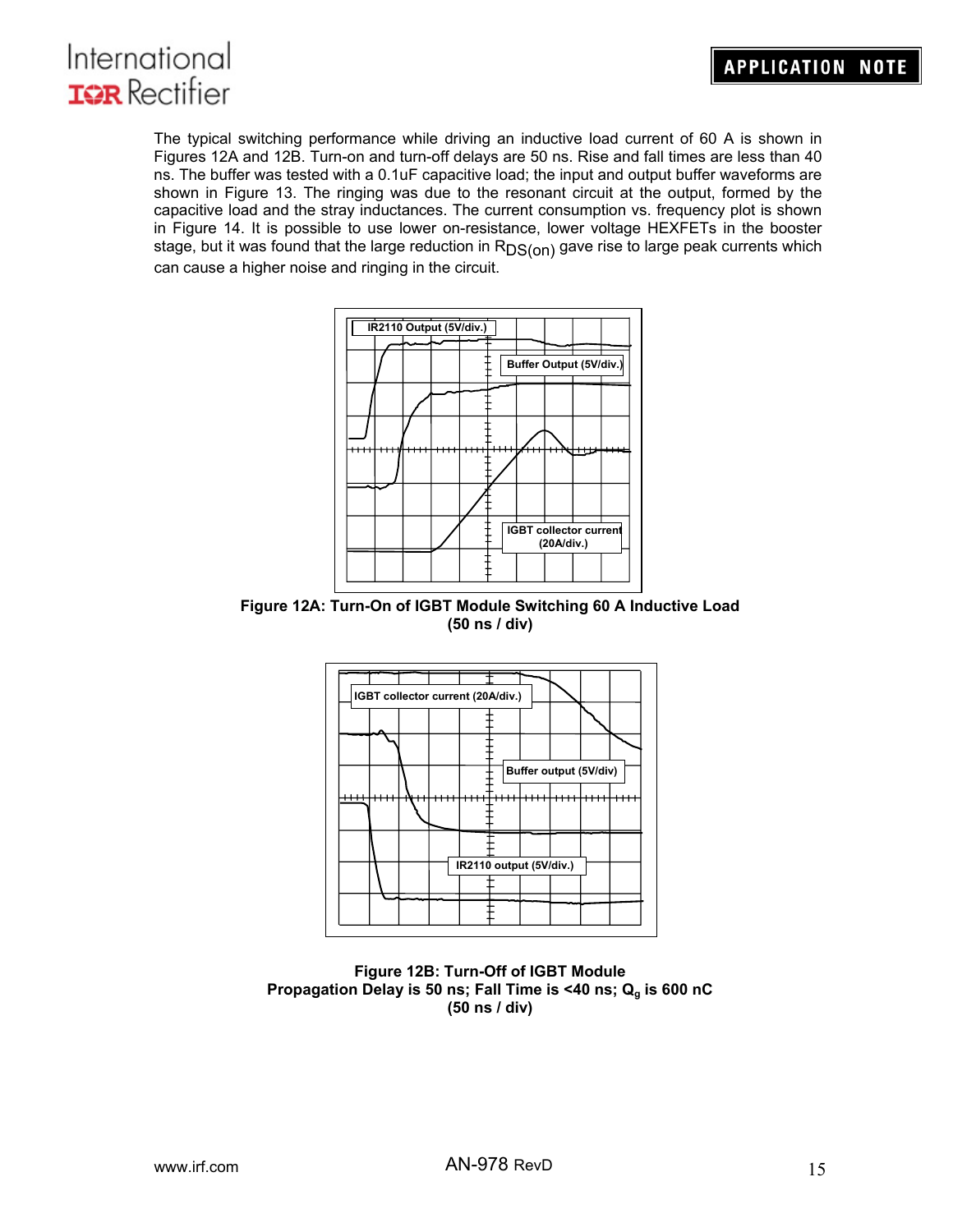





**Figure 14: Current Consumption vs. Frequency**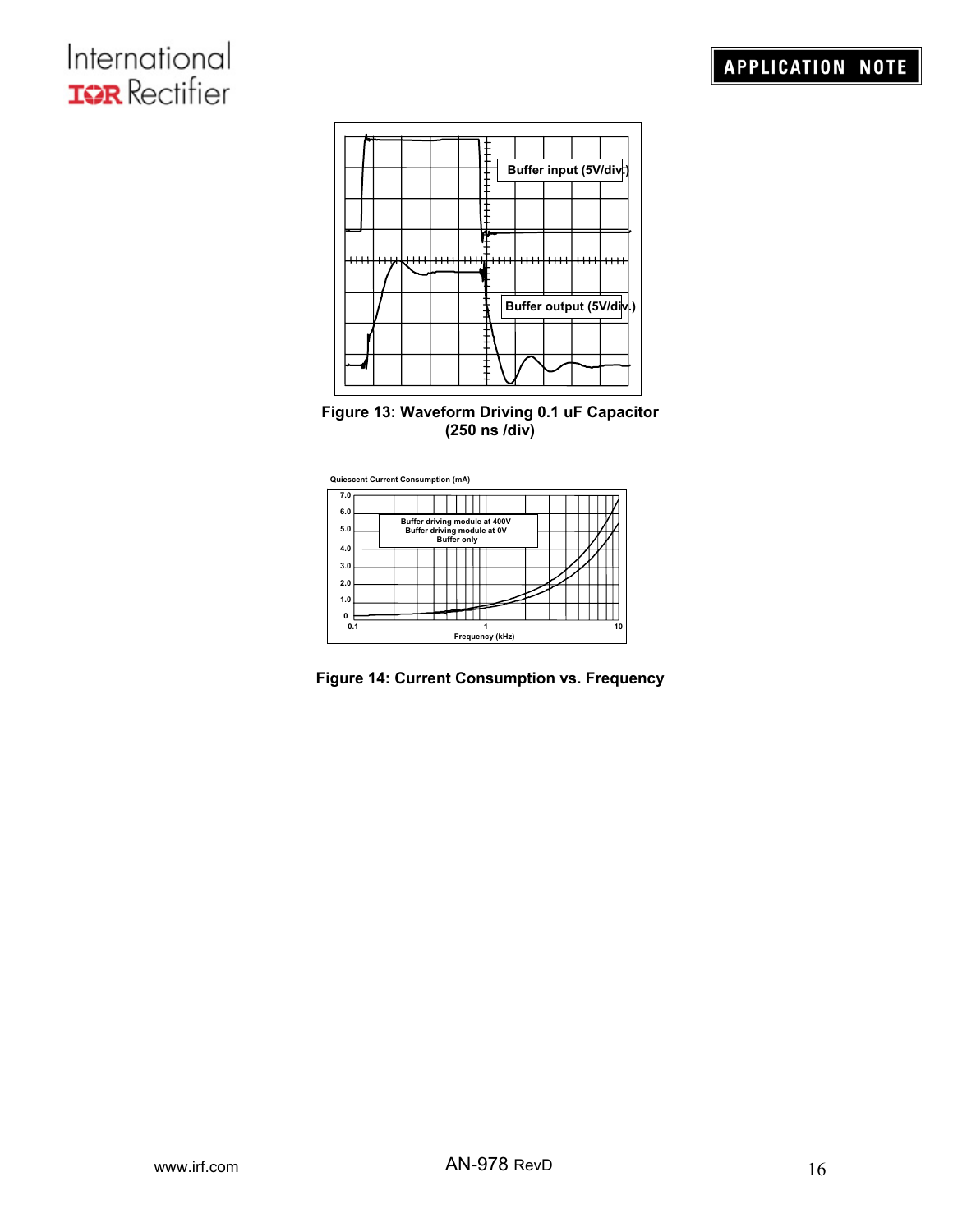# International **IGR** Rectifier **8. HOW TO PROVIDE A CONTINUOUS GATE DRIVE**

Some applications, like brushless dc motors, require that the high-side device be on for an indefinite period of time. Under these conditions the charge in the bootstrap capacitor may not be adequate to keep the high side output on. Isolated supplies are normally used for this purpose.

But isolated supplies add cost and are frequently responsible for spurious turn-on of the power devices due to the coupling of the switching dv/dt through the inter-winding capacitance of their transformer. An inexpensive alternative to an isolated supply is the charge pump circuit shown in Figure 16. The IR2125 MGD was selected to demonstrate the cooperation of the charge pump and the bootstrap circuits. The IR2125 also has linear current limiting and time-out shut down capability, providing protection for the MOS-gated device. To provide the low operating current requirement of the IR2125, the charge pump employs a CMOS version of the 555 timer.



**Figure 15: Application Circuit Schematic** 

When the IGBT is off, the bootstrap capacitor is charged through the bootstrap diode and the load resistor. When the IGBT is on, the 100 kΩ resistor connected to ground charges the 100 nF capacitor connected between pins 1 and 8 of the 555 timer generating -15 V referenced to pin 5 of the IR2125. The charge pump circuit formed by the two lN4148 diodes and the 10 nF capacitor which converts the 7.5 kHz square wave at pin 3 of the 555 timer to  $+15$  V referenced to  $V_{\rm S}$  and charges the bootstrap capacitor.

Figure 17 shows the circuit waveforms at start-up. As the IGBT turns on, the bootstrap diode disconnects pin 8 of the IR2125 from the +12 V power supply, and the voltage across the bootstrap capacitor starts dropping. At the same time the 100 kΩ resistor located between pin 1 of the 555 timer and ground starts charging the 100 nF capacitor connected to it and generates supply voltage for the CMOS (MAXIM ICL71555IPA) timer.

The output voltage of the charge pump increases with increasing supply voltage. The charge pump maintains the voltage in the bootstrap capacitor, keeping the voltage above the undervoltage threshold level of the IR2125.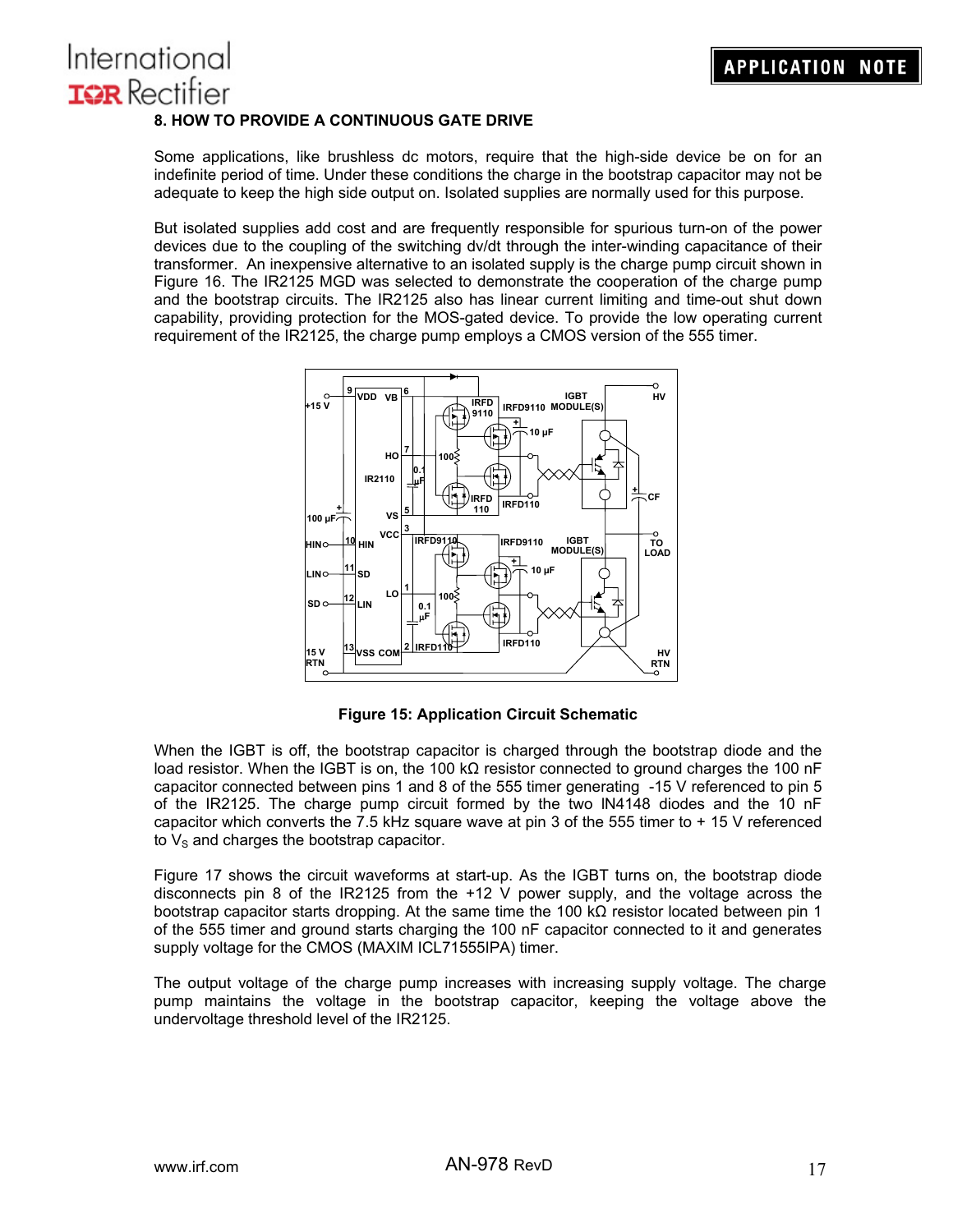

#### **Figure 16: High-Side Drive Provides Fast Switching, Continuous On-Time and Switching Device Protection**

The following considerations should be kept in mind in the selection of the components:

- In selecting the zener, consider that he absolute maximum voltage supply voltage for the 555 is 18 V
- The 100 kW (value valid for a 500 V +HV supply) resistor should be sized according to the maximum supply current at the high-side of the IR2125, the minimum operating power supply voltage and the timing requirements
- The supply current at the  $V_B$  pin ( $I_{QBS}$ ) of the IR2125 increases with increasing temperature



**Figure 17: Waveforms at Start-Up**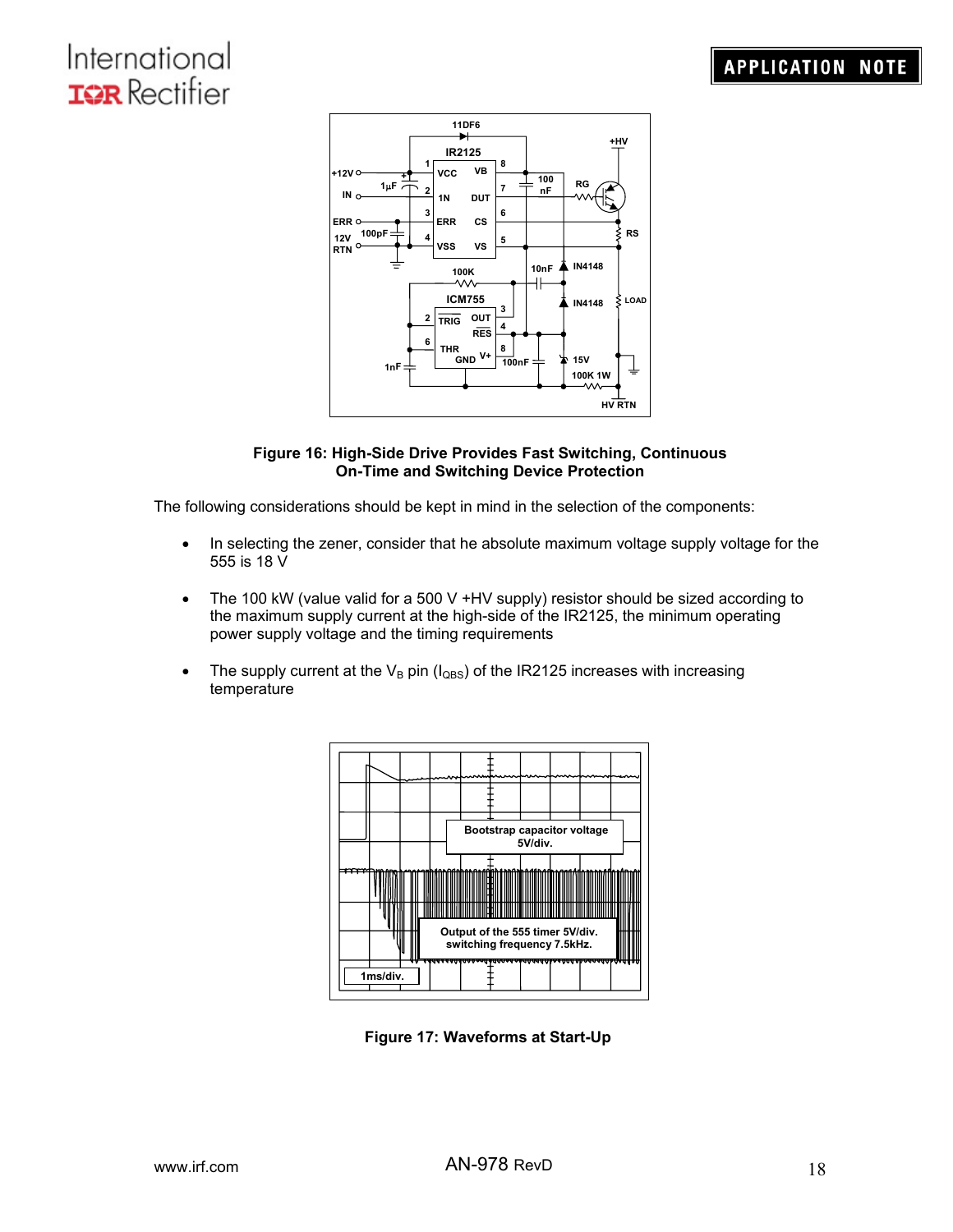## **9. HOW TO GENERATE A NEGATIVE GATE BIAS**

Inherently neither the MOSFET nor the IGBT requires negative bias on the gate. Setting the gate voltage to zero at turn-off insures proper operation and virtually provides negative bias relative to the threshold voltage of the device. However, there are circumstances when a negative gate drive or another alternative may be necessary.

- The semiconductor manufacturer specifies negative gate bias for the device,
- When the gate voltage can not be held safely below the threshold voltage due to noise generated in the circuit.
- The ultimate in switching speed is desired

Although reference will be made to IGBTs, the information contained is equally applicable to power MOSFETs. The IGBTs made by International Rectifier do not require negative bias. The switching times and energy loss values that are published on the data sheets

for both discretes and modules were measured at zero gate voltage turn-off. The problem of "dv/dt induced turn-on" arises when the voltage increases rapidly between the collector-emitter terminals of the IGBT.

During the transient, the gate-collector (Miller) capacitance delivers charge to the gate, increasing the gate voltage. The height and width of the voltage 'blip' at the gate is determined by the ratio of the gate- collector and gate-emitter capacitances, the impedance of the drive circuit connected to the gate, and the applied dv/dt between the collector-emitter terminals.

The following test was conducted to determine the threshold voltage and the effect of the series gate resistance in high dv/dt applications. The test circuit is shown in Figure 18. The positive bias to the upper IGBT was increased until the switching losses in the bottom IGBT indicated excessive shoot-through current. The turn-on loss was measured at 15 A inductor current and 6 V/ns switching speed. The results are shown in Figure 19.

The threshold voltage levels increasing the turn-on losses are 4 V, 5 V and 5.6 V with 47 ohm, 10 ohm, and 0 ohm series gate resistance, respectively. A parallel diode across the series gate resistor (anode toward the gate) helps clamp the gate low, so the series gate resistor can be sized according to the turn-on requirements.



**Figure 18: Test Circuit** 

The current 'blip' due to charging the output capacitance  $(C_{\text{OES}})$  of the IGBT is frequently mistaken for conduction current. The amplitude of the current 'blip' is approximately 5 A for an IRGPC50F IGBT at a dv/dt of 20 V/ns. The amplitude of the 'blip' does not change with the applied negative bias.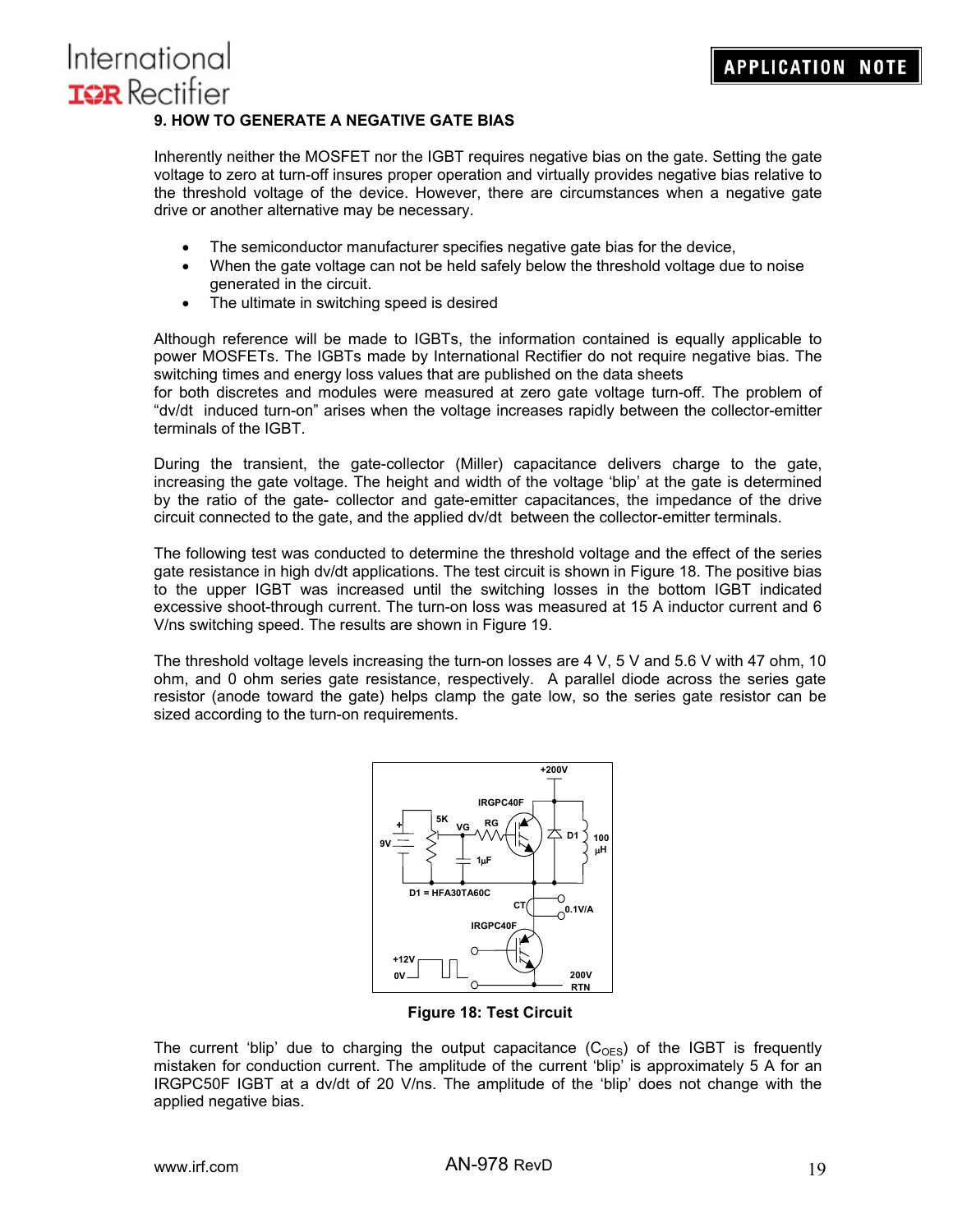

The basic buffer circuit and the negative charge pump are shown in Figure 20. The buffer circuit employs two p-channels and two n-channel MOSFETs. Resistor R1 between the gates of Q3 and Q4 slows down the turn-on of the output transistor and limits the shoot-through current in the drivers.

D1 reduces the voltage to the gate of Q4. D2, C2 and R2 form a level shifter for Q2. C3, C4, D3 and D4 convert the incoming signal to negative DC voltage. After turn-on, the negative voltage settles in a few cycles even at extremely low or high duty cycles (1-99%). The settling time and the stiffness of the negative voltage are affected by the output impedance of the signal source.



**Figure 19: Turn-On Losses vs. Vg**



**Figure 20: Buffer with Negative Charge Pump** 

The circuit shown in Figure 21 utilizes the high voltage level shifting capability of the IR2110 combined with the drive capability and negative bias of the MOS buffer shown in Figure 20. The circuit was tested with two 270 A IGBT modules with 600 nC of gate charge. The waveforms are shown in Figure 22. The turn-on delay of the circuit is 1 ms, the turn-off delay is 0.2 ms.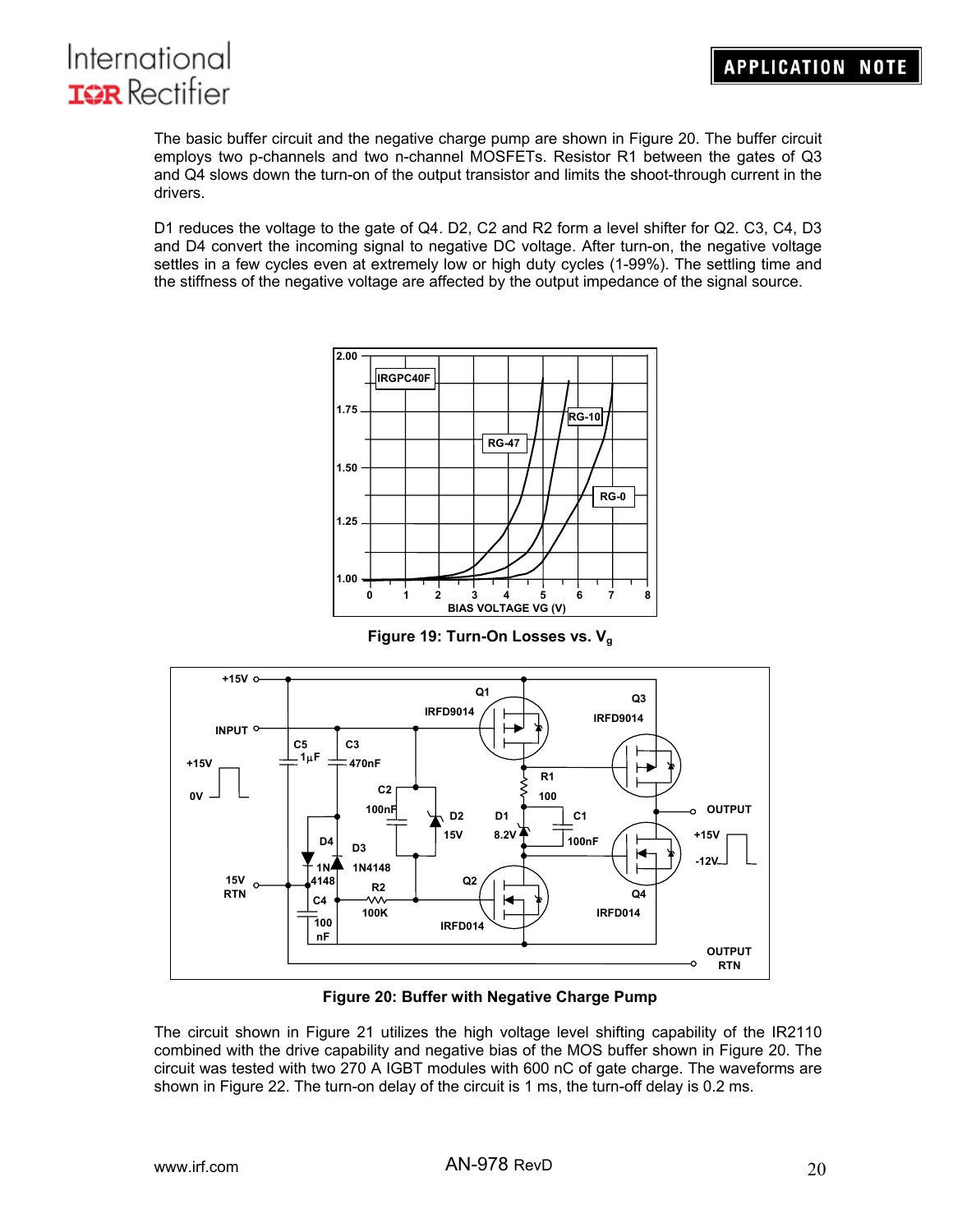# **APPLICATION NOTE**



The settling time of the negative bias voltage is about 10 ms at a switching frequency of 5 kHz and at 50% duty cycle? At start-up, the circuit delivers some negative gate voltage even after the first cycle. During power down, the gate voltage remains negative until the reservoir capacitor discharges.

**IMPORTANT NOTE:** A negative gate drive is not required for IR IGBTs and IGBT modules. Also for NPT type IGBTs the negative gate drive is required to account for the significant change in the  $C_{cg}$  to  $C_{ge}$  capacitance ratio. It is possible to eradicate the need for negative gate drive by adding gate capacitance, which reduces the  $C_{cg}$  to  $C_{ge}$  ratio, and hence swamps out the miller effect, eliminating the false turn-on caused by the induced miller voltage on the gate.







**Figure 22: Waveform From Negative Bias (1 ms / div)**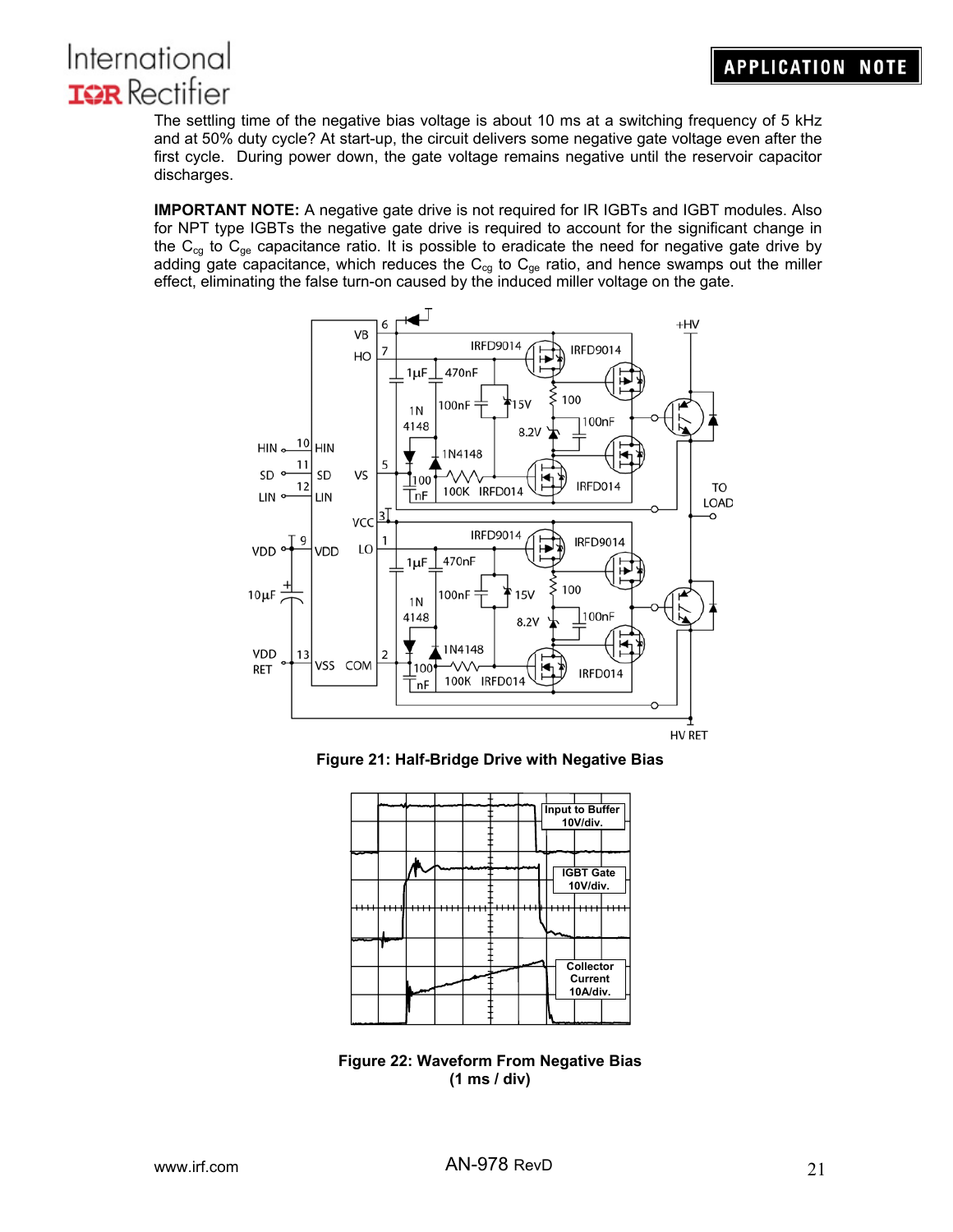# International **IGR** Rectifier **10. HOW TO DRIVE A BUCK CONVERTER**

Figure 23 shows a typical implementation of a buck converter with the high-side drive function performed by the IR2117. The diode connected on COM prevents the negative spikes from affecting the operation of the IC and provides an extra measure of noise immunity. As mentioned before, COM *should not* be connected together.

At start-up the bootstrap capacitor is discharged and, in most applications would charge through the inductor and the filter capacitor. The same is true under no-load conditions, when the freewheeling diode may not conduct at all. This alternative path works, as long as the filter capacitor is at least 10 times larger than the bootstrap capacitor. The Q of this resonant circuit should be low enough to insure that the bootstrap capacitor does not get charged beyond the limits of  $V_{SS}$  (20 V). If this is not so, a zener in parallel with the bootstrap capacitor would take care of possible overvoltage events. This is true whether the dc-to-dc converter performs the function of a supply or speed control for a dc motor.



**Figure 23: Buck Converter** 

In the following two cases, however, the recharging current for the bootstrap capacitor cannot flow either in the diode or the load:

- 1. In a typical battery charger application, as the one shown in Figure 24, the +12 V from the output appears at the  $V_s$  pin and reduces the voltage across bootstrap capacitor at start-up and the undervoltage protection in the MGD inhibits the operation.
- 2. When the regular PWM operation of the buck is interrupted due to excessive voltage at the output. This is normally due to a sudden removal of a heavy load at the output which results in higher output voltage than the set value due to the limited speed of the control loop and the stored energy in the inductor (L1). With no load or light load at the output, the filter capacitor can keep the output high for long time while the CB is being discharged at faster rate by the leakage current of the high-side driver.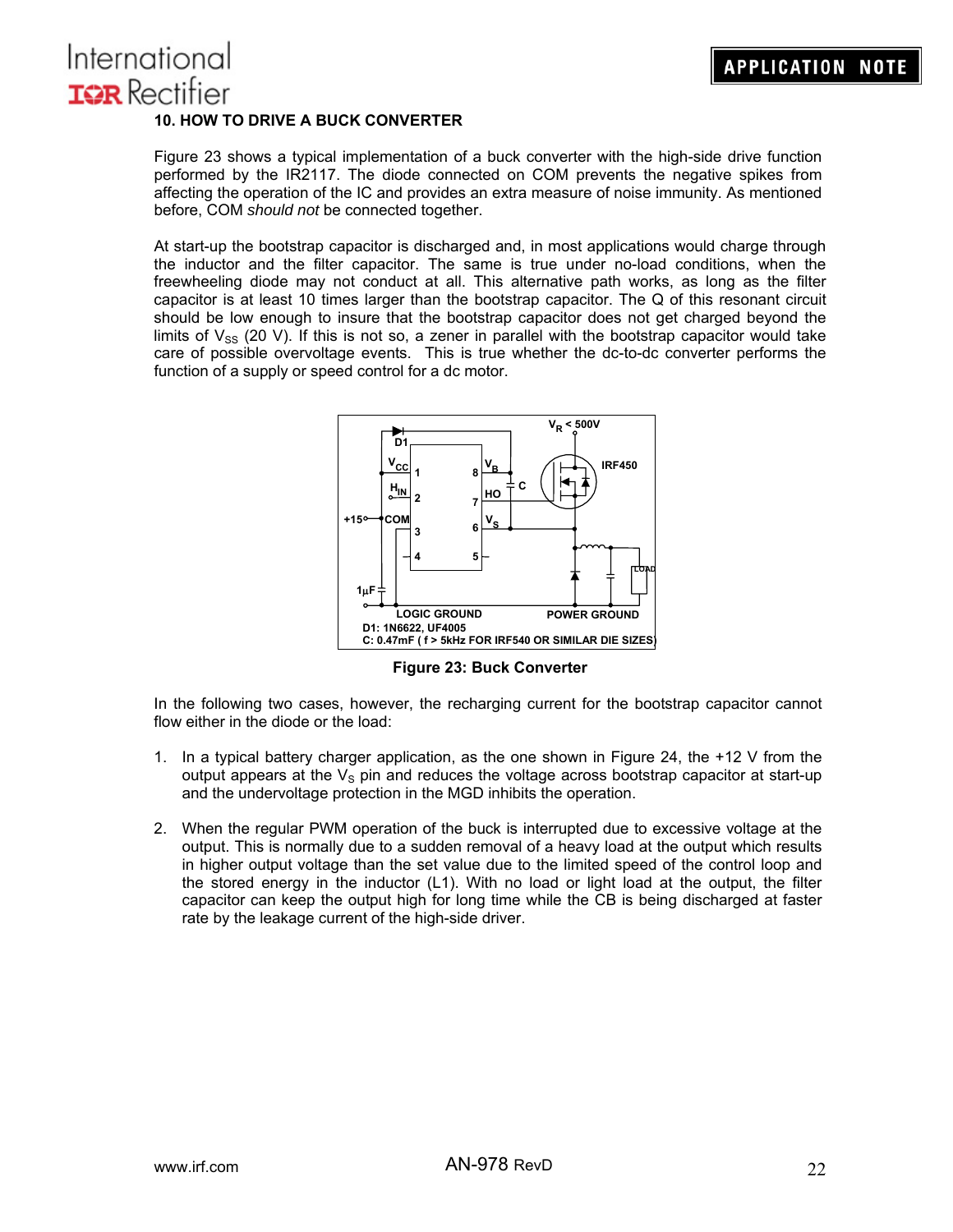

**Figure 24: HVIC in Battery Charger Application** 

As shown in Figure 25, the addition of R1 provides an alternative charging path for the bootstrap capacitor. Because V<sub>IN</sub> is higher than V<sub>O</sub>, some charging current always flows through R1 even if  $V_s$  pin is sitting at  $V_O$  potential.

To keep CB charged the average current through R1 should be higher than the worst case leakage current. D3 should be a low level zener diode with sharp knee at low currents. The recommended part numbers for 12 V and 15 V are respectively: lN4110 and lN4107.

This technique can also be used in place of a dedicated supply to power the PWM controller, as well as the IR2110 and other auxiliary circuits, if the output voltage of the buck converter is between 10 and 20 V.



**Figure 25: Adding R1 to the Circuit**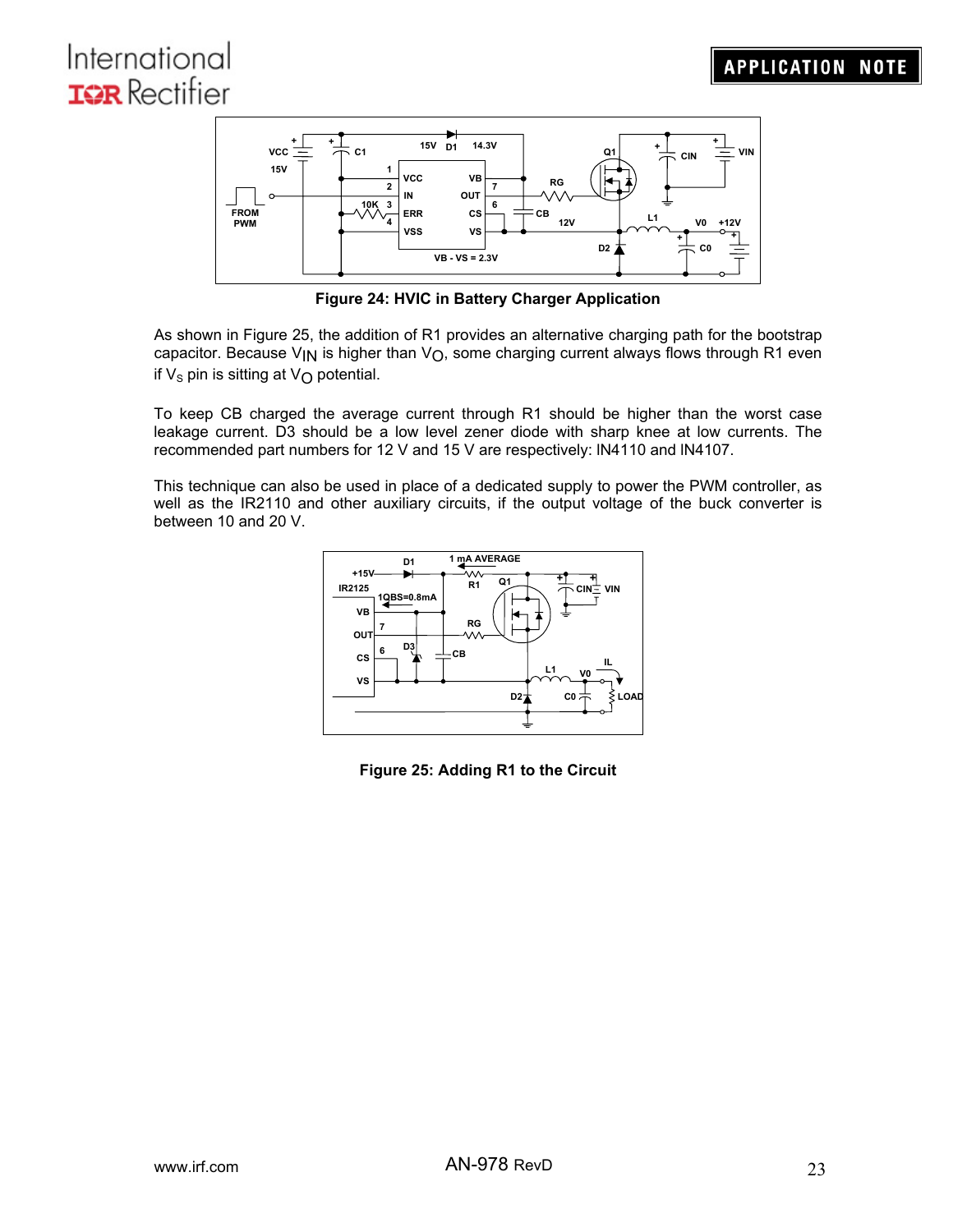International

**IGR** Rectifier

#### **11. DUAL FORWARD CONVERTER AND SWITCHED RELUCTANCE MOTOR DRIVES**

Figure 26 shows a bridge arrangement that is frequently used to drive the windings of a switched reluctance motor or a transformer in a dual forward converter.

The use of the IR2110 requires the addition of two diodes and two MOSFETs to insure that the bootstrap capacitor is charged at turn on and in subsequent cycles, should the conduction time of the freewheeling diodes become very short.



**Figure 26: Dual Forward Converter and Switched Reluctance Motors** 

### **12. FULL BRIDGE WITH CURRENT MODE CONTROL**

Figure 27 shows an H-bridge with cycle-by-cycle current control implemented with current sensing devices on the low-side in combination with the shutdown pin of the IR2110. The detailed implementation of the current sensing circuit is dependent on the PWM technique used to generate the desired output voltage, the accuracy required, the availability of a negative supply, bandwidth, etc. (Ref. 3, 4 and 5 cover these aspects in greater detail). As explained in Section 2.1, the shutdown function is latched so that the power MOSFETs will remain in the offstate as the load current decays through their internal diodes. The latch is reset at the beginning of next cycle, when the power devices are once again commanded on. As shown in Figures 6 and 7, decoupling capacitors mitigate the negative effects of L1. L2, on the other hand, must be reduced with a tight layout, as per Figure 10. The turn-on and turn-off propagation delays of the IR2110 are closely matched (worst case mismatch: 10 ns), with the turn-on propagation delay 25 ns longer than the turn-off. This, by itself, should insure that no conduction overlap of the power devices would occur, even if the on and off input command coincide.

**APPLICATION NOTE**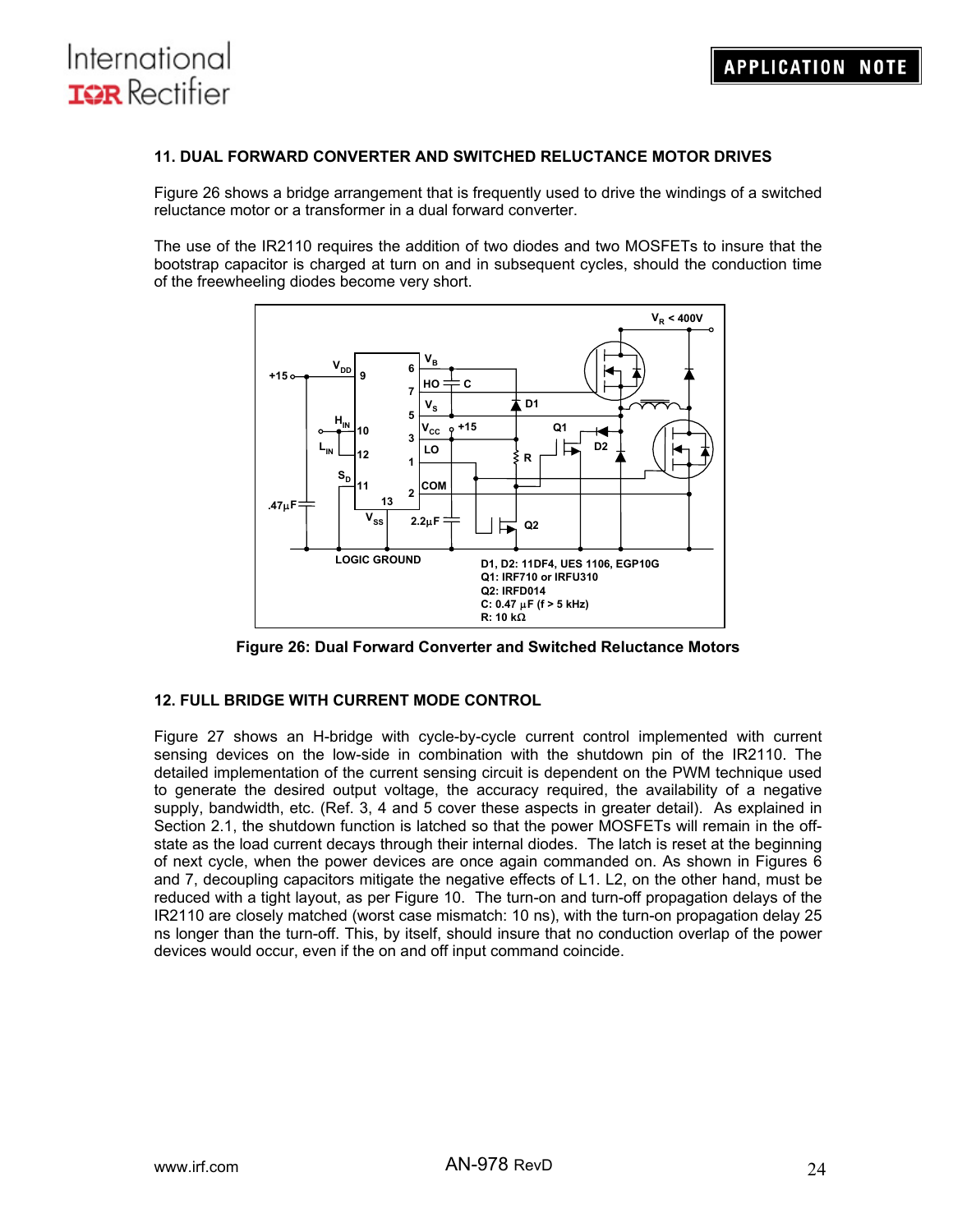

**Figure 27: Typical Implementation of an H-bridge with Cycle-By-Cycle Current Mode Control** 

As an added safety margin a resistor diode network can be added to the gate, as shown with dashed lines in Figure 28A. The purpose of this network is to further delay the turn-on, without affecting the turn-off, thereby inserting some additional dead-time. The resistor-diode network is also useful in reducing the peak of the current spike during the reverse recovery time. As explained in Ref. 2, this has an impact on power losses, as well as dv/dt and EMI. Figures 28A & 28B show the waveforms taken from a test circuit laid out as shown in Figure 10. Operation at 500 kHz with the IRF830 HEXFET did not present any problem nor cause any noticeable heating of the IR2110.



**Figure 28A: IRF450 Operated at Approximately 100 kHz in a 100 mH inductor** 



**Figure 28B: Waveform for Circuit in Figure 28A**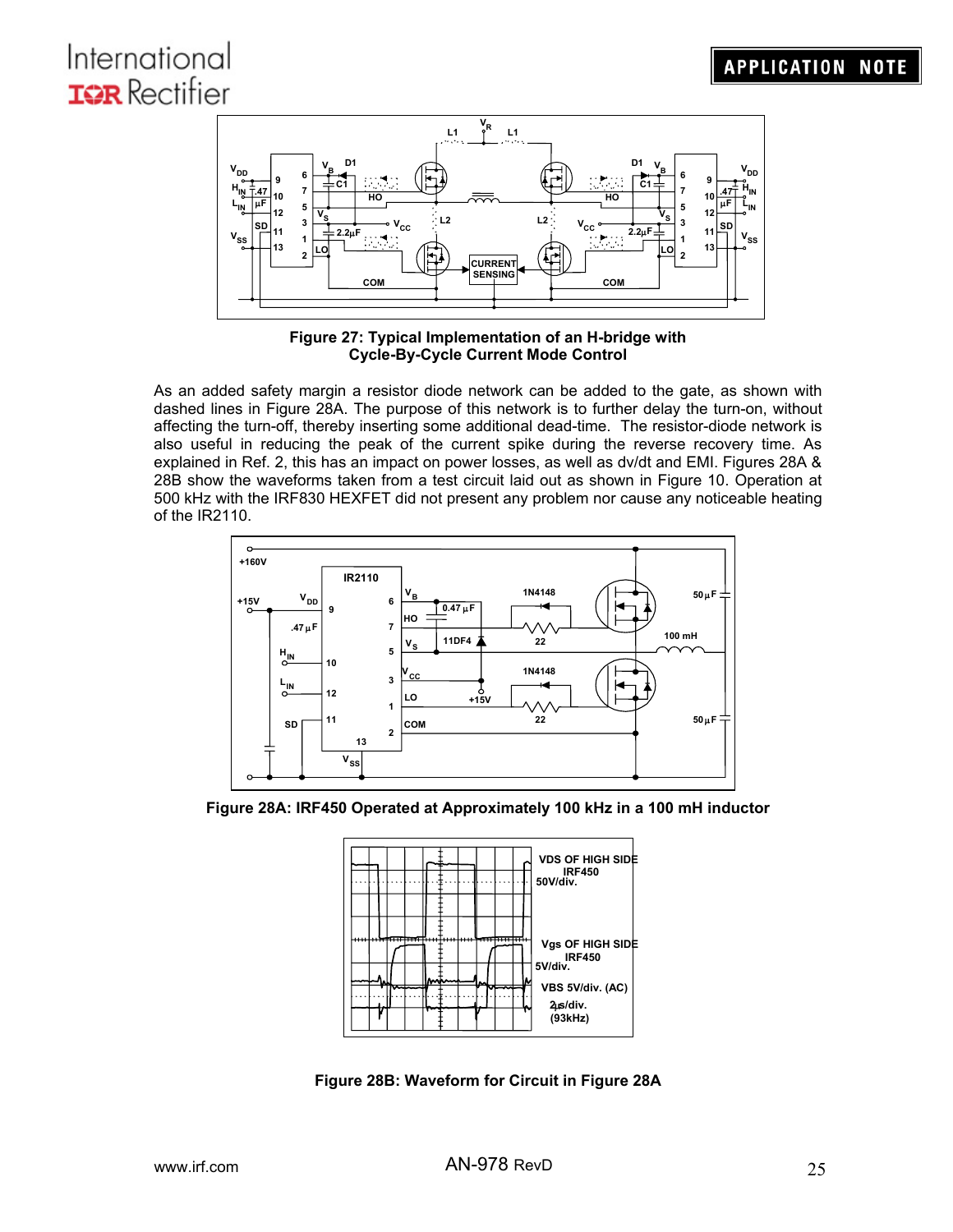

### **Figure 28C: Waveform for Circuit in Figure 28A**

### **13. BRUSHLESS AND INDUCTION MOTOR DRIVES**

The implementation of a three-phase bridge for motor drives requires a more careful attention to the layout due to the large di/dt components in the waveforms. In particular, the driver furthest away from the common grounding point will experience the largest voltage differential between COM and the ground reference (Ref. 1).



### **Figure 29: Three-Phase Inverter Using Three IRS2110 Devices to Drive Six IGBTs**

In the case of the three-phase drivers, like the IR213x, the guidelines of Sections 5 and 6 should be complemented with the following: Three separate connections should go from the COM pin of the MGD to the three low-side devices. Furthermore, there are several operating conditions that require close scrutiny as potential problem areas.

One such condition could occur when a brushless dc motor is operated with locked rotor for an indefinite period of time with one leg of the bridge being off.

In this condition the bootstrap capacitor could eventually discharge, depending on the voltage seen by  $V_S$  during this period of time. As a result the top power device would shut off and would not go on when commanded to do so. In most cases this would not be a cause for malfunction, since the lower device would be commanded on next and the bootstrap capacitor would be charged and ready for next cycle. In general, if the design cannot tolerate this type of operation, it can be avoided in one of four ways: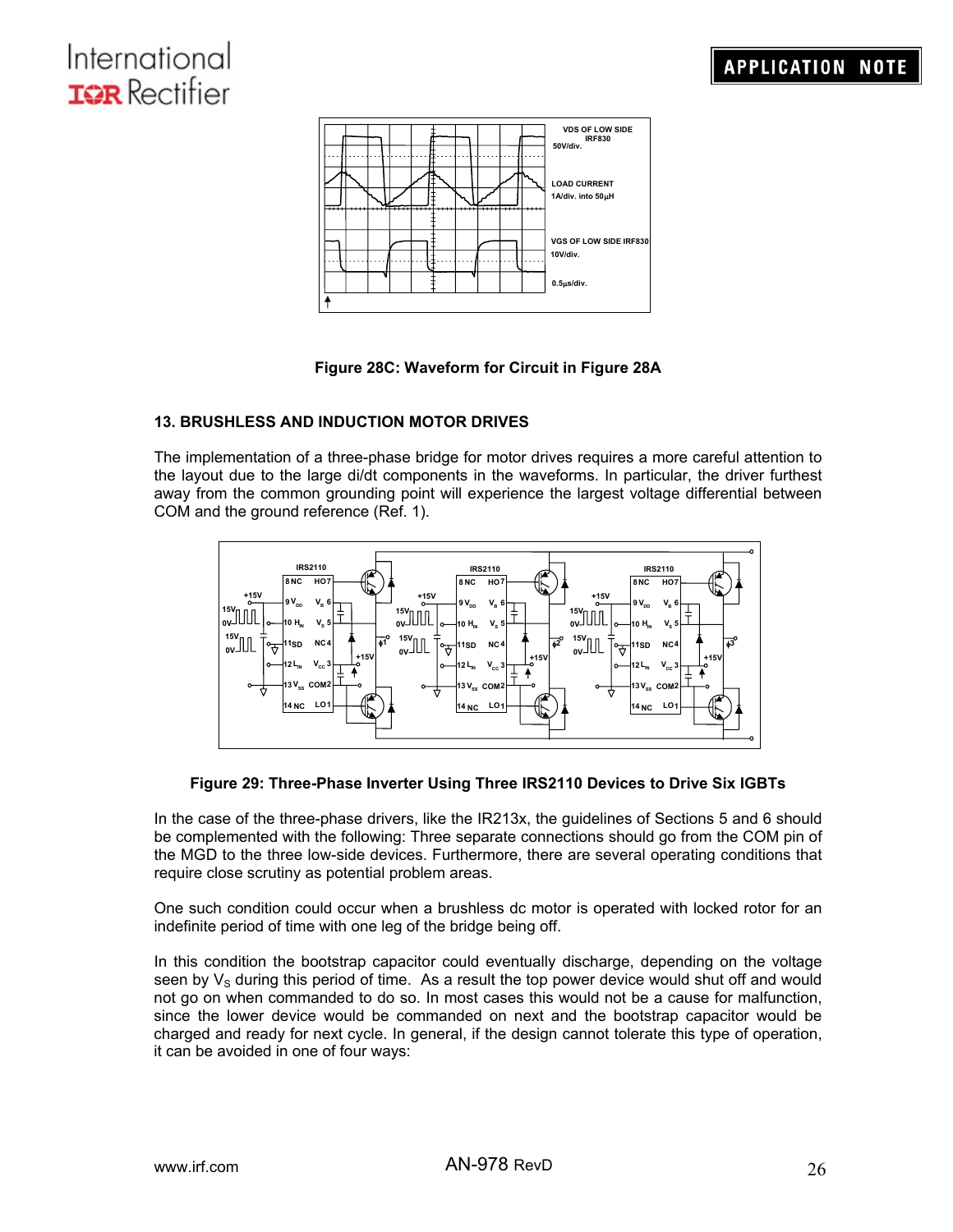- a. a charge pump could be implemented, as described in Section 8;
- b. the control could be arranged to have a very short "normal" duty cycle with a minimum pulse width of a couple of microseconds;
- c. if a pole can be inactive for a limited and known period of time, the bootstrap capacitor could be sized to hold up the charge for that time.
- d. Isolated supplies could be provided for the high-side, in addition to the bootstrap capacitor.

If the bridge is part of an induction motor drive that use a PWM technique to synthesize a sine wave, each pole goes through prolonged periods of time with zero or very low duty cycle at low frequency. The bootstrap capacitor should be sized to hold enough charge to go through these periods of time without refreshing. In circuits like the one shown in Figure 31, galvanic isolation between the high voltage supply and the logic circuitry is frequently mandated by safety considerations or desirable as a form of damage containment in case of inverter failure.

Optoisolators or pulse transformers are frequently used to perform this function. For drives up to 5 kW, the circuit shown in AN-985 is probably the simplest and most cost-effective way of providing isolation. The use of an MGD shields the optoisolator from the high-voltage dV/dt and reduces their cost while providing a high performance gate drive capability.

#### **14. PUSH-PULL**

High-voltage MGDs can still make a very useful contribution in applications that do not capitalize on their key feature, the high voltage level shifting and floating gate drive.

Convenience, noise resilience between  $V_{SS}$  and COM and high speed drive capability are appealing features in most power conditioning applications. They can perform the interface and gate drive function with the simple addition of the decoupling capacitors, as shown in Figure 30.



### **Figure 30: Push-Pull Drive Circuit**

#### **15. HIGH-SIDE P-CHANNEL**

MGDs can also drive a P-Channel device as a high-side switch, provided that a negative supply referenced to the positive rail is available, as shown in Figure 31. When operated in this mode, the  $H_{IN}$  input becomes active low, i.e., a logic 0 at the input turns on the p-channel MOSFET. Whenever  $V_S$  (or  $V_B$ ) are at fixed potential with respect to ground, the power losses mentioned in Section 4.2.d.2 would be zero.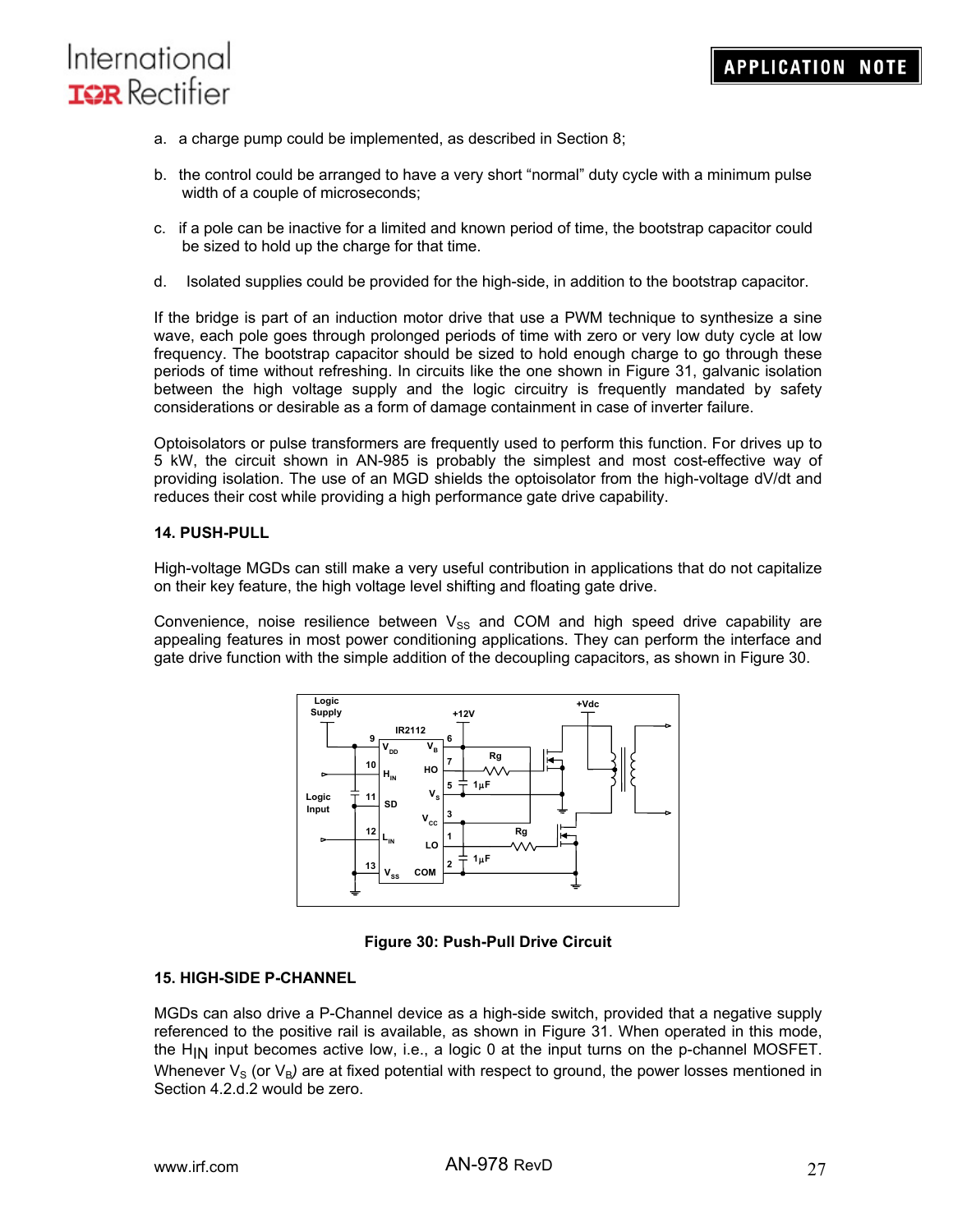

### **Figure 31: IRS2110 Driving a High-Side P-Channel**

### **16. TROUBLESHOOTING GUIDELINES**

To analyze the waveforms of the floating channel of the IR2110 a differential input oscilloscope is required. It is assumed that any voltage differential not referenced to ground is measured in this way.

It is also assumed that obvious checks have been made, for example:

- Pins are correctly connected and power supplies are decoupled.
- The bootstrap charging diode is ultra-fast, rated for the rail voltage.
- The shutdown pin is disabled.
- Logic inputs do not cause simultaneous conduction of devices, unless the topology requires it.

| <b>SYMPTOM</b>                          | <b>POSSIBLE CAUSE</b>                                                                                                                                                                                                                                                                                                                                          |  |  |
|-----------------------------------------|----------------------------------------------------------------------------------------------------------------------------------------------------------------------------------------------------------------------------------------------------------------------------------------------------------------------------------------------------------------|--|--|
| No gate drive pulses                    | Verify that $V_{\text{cc}}$ is above the UV lockout value                                                                                                                                                                                                                                                                                                      |  |  |
| Gate drive pulses on lower channel only | Measure voltage across bootstrap capacitor; it should be above the<br>lockout level. If it is not, check why capacitor doesn't get charged.<br>Insure that capacitor is charged at turn-on.                                                                                                                                                                    |  |  |
| Erratic operation of top channel        | Verify that $V_s$ doesn't go below COM by more than 5-10 V<br>Verify that high side channel does not go in UV lockout<br>Verify that dv/dt on VS with respect to COM does not exceed<br>50V/ns. If so, switching may need slowing down<br>Verify that logic inputs are noise-free with respect to Vss<br>Verify that input logic signals are longer than 50 ns |  |  |
| Excessive ringing on gate drive signal  | Reduce inductance of gate drive loop. Use twisted wires, shorten<br>length. If reduction of loop inductance does not bring ringing to<br>acceptable level, add gate resistors.                                                                                                                                                                                 |  |  |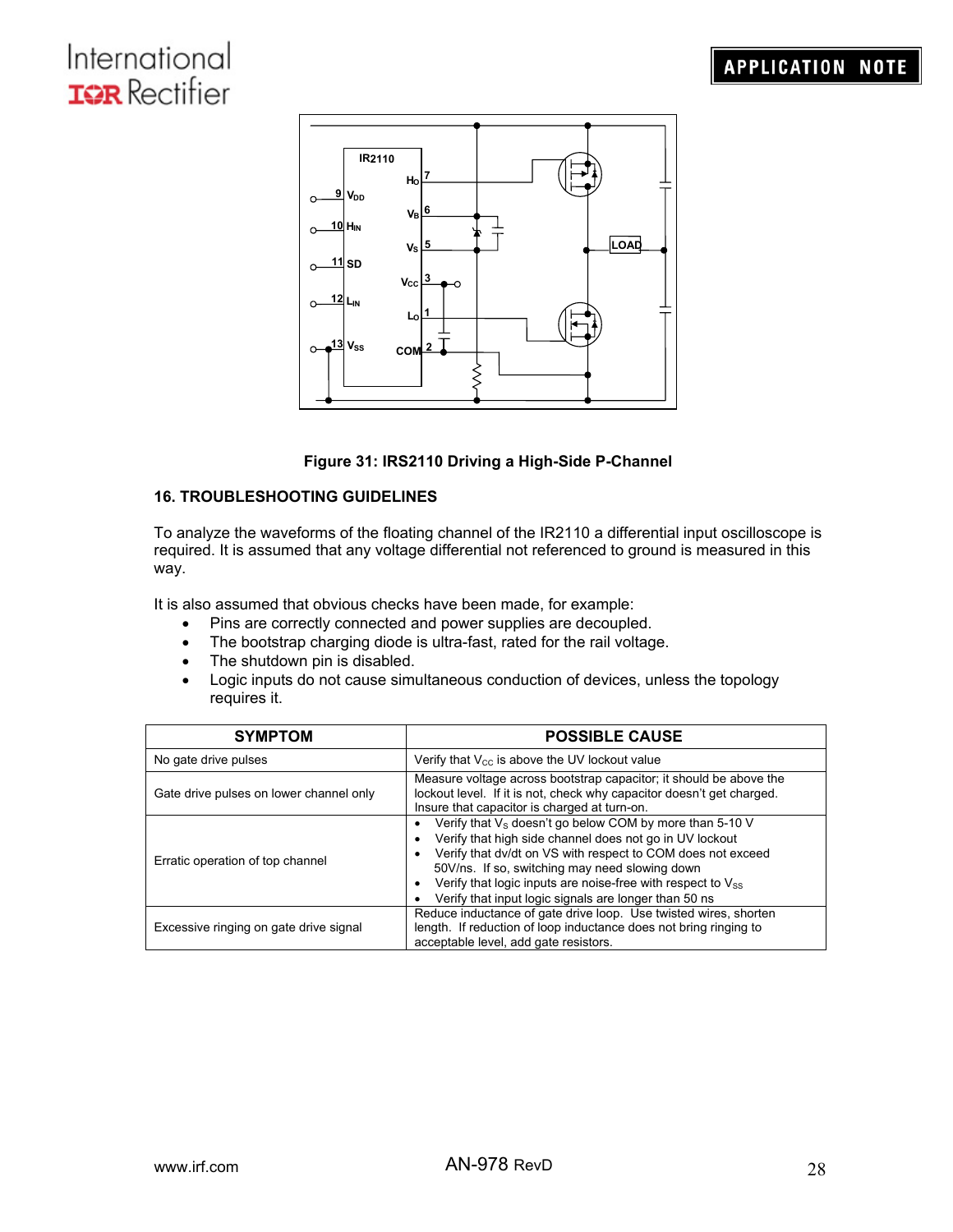| <b>Table I</b>                             |                                                                                                                                                    |                                                                                                                                                                                                                                                                                                                                                                                                                                                                                               |  |  |  |  |  |
|--------------------------------------------|----------------------------------------------------------------------------------------------------------------------------------------------------|-----------------------------------------------------------------------------------------------------------------------------------------------------------------------------------------------------------------------------------------------------------------------------------------------------------------------------------------------------------------------------------------------------------------------------------------------------------------------------------------------|--|--|--|--|--|
| <b>Method</b>                              | <b>Basic Circuit</b>                                                                                                                               | <b>Key Features</b>                                                                                                                                                                                                                                                                                                                                                                                                                                                                           |  |  |  |  |  |
| Floating<br>Gate<br><b>Drive</b><br>Supply | <b>FLOATING</b><br><b>GATE</b><br><b>SUPPLY</b><br>DRIVE<br>LOAD<br>LEVEL SHIFTER<br>OR<br>OR<br><b>LOW SIDE</b><br>OPTO ISOLATOR<br><b>DEVICE</b> | • Full gate control for indefinite periods of time<br>• Cost impact of isolated supply is significant (one<br>required for each high side MOSFET)<br>• Level shifting a ground referenced signal can be<br>tricky. Level shifter must sustain full voltage, switch<br>first with minimal propagation delays and lower<br>power consumption<br>• Opto isolators tend to be relatively expensive,<br>limited in bandwidth and noise sensitive                                                   |  |  |  |  |  |
| Pulse<br>Transformer                       | <b>LOAD</b><br>OR<br>LOW SIDE<br><b>DEVICE</b>                                                                                                     | • Simple and cost effective but limited in may<br>respects<br>• Operation over wide duty cycles requires complex<br>techniques<br>• Transformer size increases significantly as<br>frequency decreases<br>• Significant parasitics create less than ideal<br>operation with fast switching waveforms                                                                                                                                                                                          |  |  |  |  |  |
| Charge<br>Pump                             | LOAD<br>OR<br>OSCILLATOR<br><b>LOW SIDE</b><br><b>DEVICE</b>                                                                                       | • Can be used to generate an "over-rail" voltage<br>controlled by a level shifter or to "pump" the gate<br>when MOSFET is turned on<br>In the first case the problems of a level shifter have<br>to be tackled<br>• In the second case turn on times tend to be too<br>long for switching applications<br>• In either case, gate can be kept on for an indefinite<br>period of time<br>• In efficiencies in the voltage multiplication circuit<br>may require more than two stages of pumping |  |  |  |  |  |
| <b>Bootstrap</b>                           | <b>GATE</b><br><b>DRIVE</b><br>LOAD<br>LEVEL<br>OR<br><b>LOW SIDE</b><br><b>SHIFTER</b><br><b>DEVICE</b>                                           | • Simple and inexpensive with some of the limitations<br>of the pulse transformer: duty cycle and on-time are<br>both constrained by the need to refresh the<br>bootstrap capacitor<br>• If the capacitor is charged from a high voltage rail,<br>power dissipation can be significant<br>• Requires level shifter with its associated difficulties                                                                                                                                           |  |  |  |  |  |
| Carrier<br>Drive                           | LOAD<br><b>STOP</b><br><b>OR</b><br><b>LOW SIDE</b><br><b>OSCILLATOR</b><br><b>DEVICE</b>                                                          | • Gives full gate control for an indefinite period of<br>time but is somewhat limited in switching<br>performance. This can be improved with added<br>complexity                                                                                                                                                                                                                                                                                                                              |  |  |  |  |  |

| Table II                                                                |          |                  |                  |  |  |
|-------------------------------------------------------------------------|----------|------------------|------------------|--|--|
|                                                                         | Die Size | <b>Rise Time</b> | <b>Fall Time</b> |  |  |
|                                                                         | HEX-2    | $2.5$ ns         | $17$ ns          |  |  |
| Typical switching times for different HEXFET die sizes                  | HEX-3    | 38 ns            | $23$ ns          |  |  |
|                                                                         | $HEX-4$  | $53$ ns          | 34 ns            |  |  |
| $(V_{\rm CC}$ =15 V, test circuit as in Figure 9, without gate network) | HEX-5    | $78$ ns          | 54 ns            |  |  |
|                                                                         | HEX-6    | $116$ ns         | 74 ns            |  |  |